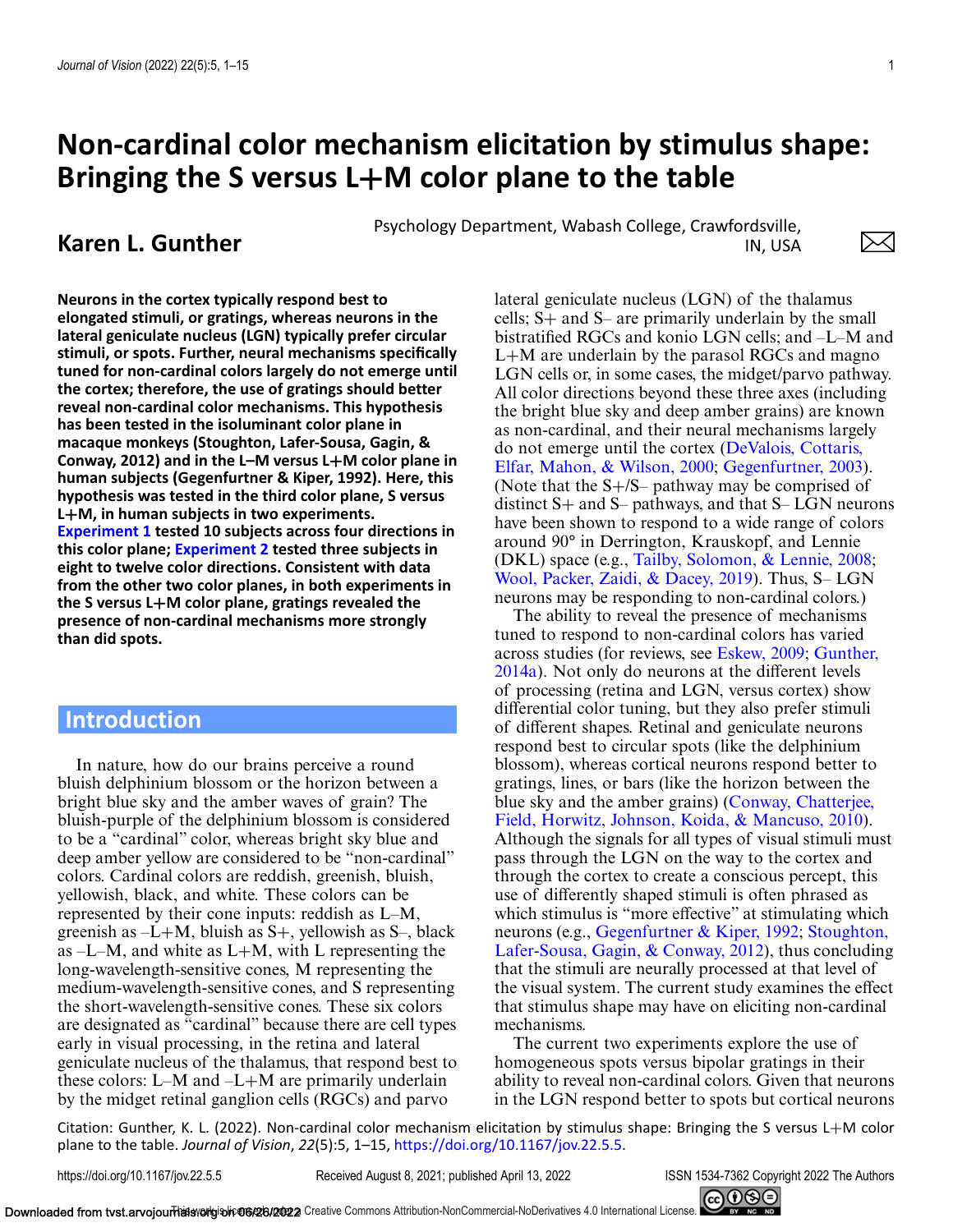<span id="page-1-0"></span>

Figure 1. DKL three-dimensional color space. Red/green is underlain by L–M cone inputs, tritan is underlain by S, and luminance is underlain by L+M. Figure was modified from [Gunther and Dobkins \(2003\).](#page-10-0)

respond better to gratings [\(Conway et al., 2010\)](#page-9-0), and that non-cardinal mechanisms mostly do not emerge [until the cortex \(](#page-10-0)[DeValois et al., 2000](#page-9-0)[;](#page-10-0) Gegenfurtner, 2003) (but cf. [Tailby et al., 2008;](#page-10-0) [Wool et al., 2019\)](#page-11-0), non-cardinal mechanisms should be more likely to be revealed with cortically stimulating gratings than with LGN-stimulating spots.

Two studies have in fact found stronger evidence for non-cardinal mechanisms when using gratings than when using spots, in two of the three planes of color space. A color space is a means to discuss color in a coherent manner. One three-dimensional representation of color space, shown in Figure 1, uses the cardinal opponent mechanisms (i.e., RGC or LGN cell preferences) as the cardinal axes: reddish/greenish is underlain by L–M, bluish/yellowish (i.e., tritan) is underlain by S, and luminance is underlain by  $L+M$ . This space is referred to as DKL space, after the pioneering work of Derrington, Krauskopf, and Lennie [\(1984\). This color space can then be sliced into three](#page-9-0) cardinal planes: L–M versus S, or isoluminant (colored in Figure 1); L–M versus L+M; and S versus L+M. In [the isoluminant plane, in macaque subjects,](#page-10-0) Stoughton and colleagues (2012) found evidence for non-cardinal mechanisms when adapting with grating stimuli but only slight evidence for non-cardinal mechanisms when adapting with full-field stimuli. Gegenfurtner and Kiper (1992) [found non-cardinal mechanisms in the L–M](#page-10-0) versus L+M color plane when measuring detection

thresholds for gratings but not when using 2°-diameter spots. To the best of the author's knowledge, the ability of spots versus gratings to reveal non-cardinal mechanisms has not yet been examined in the S versus L+[M color plane \(e.g., see relevant reviews by](#page-9-0) Eskew, 2009; [Smithson, 2014\)](#page-10-0). The S versus L+M color plane is examined in the current study.

Two studies with contradictory findings are those by [Giulianini and Eskew \(1998\)](#page-10-0) and Sankeralli and [Mullen \(1997\). In the L–M versus L](#page-10-0)+M plane, both studies found evidence only for cardinal mechanisms, whether using spots or gratings (Giulianini  $&$  Eskew, 1998) or gratings only [\(Sankeralli & Mullen, 1997\)](#page-10-0). However, both sets of authors calculated their colors in cone contrast color space rather than DKL space (Figure 1). Cone contrast space calculates colors in terms of how much each cone type is stimulated by the stimulus versus by the background color. DKL color space calculates colors in terms of how much each post-receptoral mechanism  $(L-M, S, \text{or } L+M)$ is stimulated. This difference in representation of color space can alter the apparent distinctiveness of post-receptoral mechanisms. Hansen and Gegenfurtner (2013) [point out that the stimuli used by Giulianini](#page-10-0) and Eskew, although the mechanisms appear to be quite distinct in cone contrast space, are very similar when mapped in DKL space, and all essentially only stimulate L–M. Further, when Sankeralli and Mullen replotted the data from [Gegenfurtner and Kiper \(1992\)](#page-10-0) in cone contrast space, the evidence for non-cardinal mechanisms disappeared. Thus, the interpretation of whether non-cardinal mechanisms are present can be affected by the chosen color space, aside from the stimulus type (e.g., spots versus gratings) that is used.

The current study tests the hypothesis that gratings (that cortical neurons respond particularly well to) reveal non-cardinal colors better than do spots (that particularly stimulate LGN neurons), extending the examination of this hypothesis to the S versus L+M color plane. [Experiment 1](#page-3-0) tested this hypothesis in a larger number of subjects (10), but with fewer color axes (two cardinal and two non-cardinal per color plane). [Experiment 2](#page-5-0) tested this hypothesis in fewer subjects (three), but with eight  $(n = 2$  subjects) or 12 ( $n = 1$  subject) color axes per color plane.

# **Methods**

The existence of separate mechanisms underlying different non-cardinal color axes was determined using noise masking, a common technique for [studying non-cardinal mechanisms \(Eskew, Newton,](#page-9-0) & Giulianini, 2001; [Gegenfurtner & Kiper, 1992;](#page-10-0) [Gunther, 2014a;](#page-10-0) [Gunther & Downey, 2016;](#page-10-0) Hansen & Gegenfurtner, 2006; [Hansen & Gegenfurtner, 2013;](#page-10-0) [Li](#page-10-0)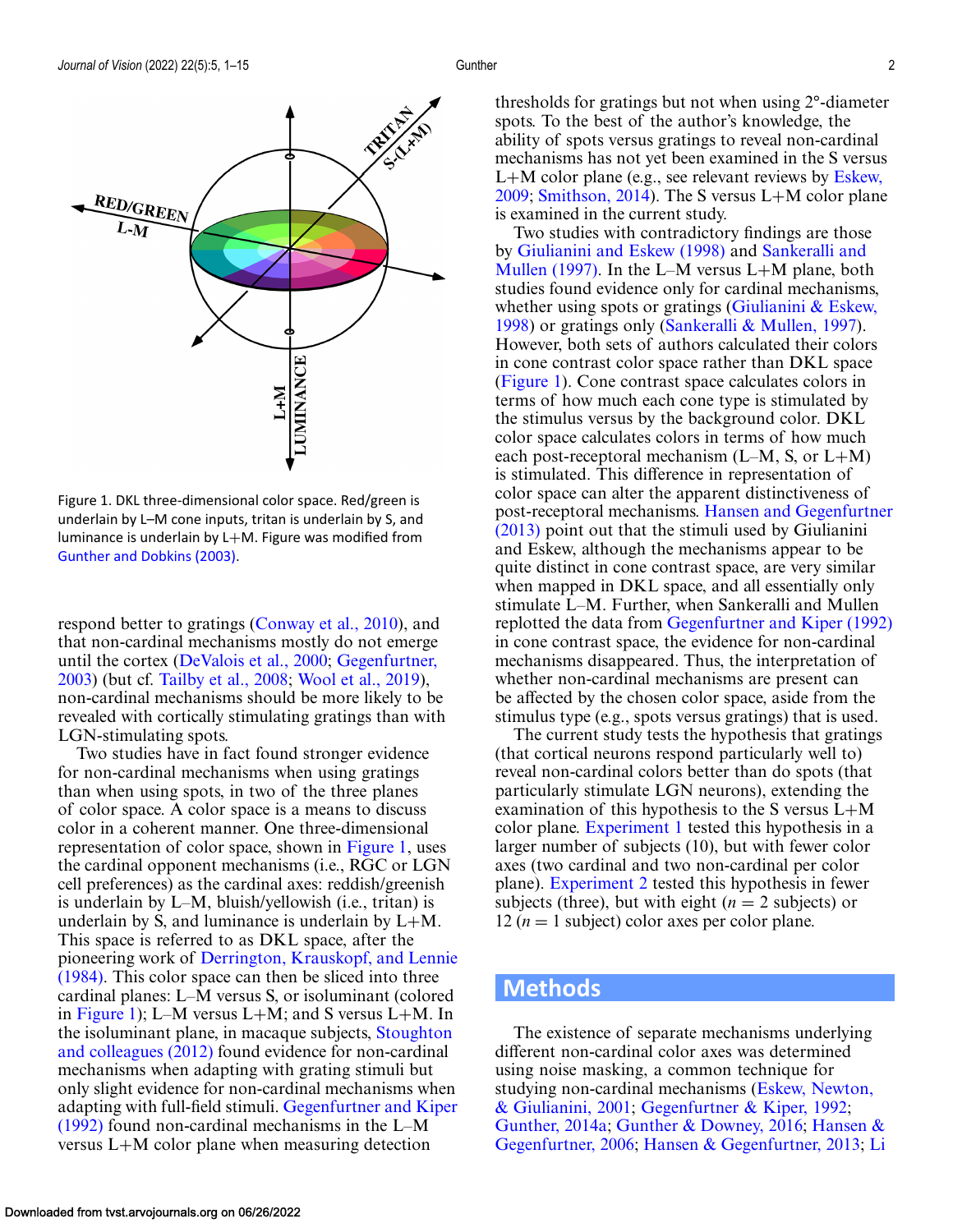[& Lennie, 1997\)](#page-10-0). In this technique, the spot or grating stimuli are presented in a field of pixelated noise. Noise masking reveals separate non-cardinal mechanisms if the contrast threshold to detect a stimulus when embedded in aligned noise is higher than when that same stimulus is embedded in orthogonal noise. Aligned noise is noise from the same color axis as the stimulus (e.g., 45° S versus L+M non-cardinal stimulus and noise, which appears as intense-bluish/dim-yellowish). Orthogonal noise is noise from the opposite color axis as the stimulus (e.g.,  $135^{\circ}$  S versus L+M non-cardinal noise with the 45 $\degree$  S versus L+M non-cardinal stimulus; 135° appears intense-yellowish/dim-bluish).

The logic underlying the use of noise masking to study non-cardinal mechanisms is as follows. If separate neural mechanisms exist for the 45° and 135° non-cardinal stimuli, then the 45° mechanism would fire preferentially in response to the 45° stimulus, whereas the 135° mechanism would fire preferentially in response to the 135° noise. As far as the 45° mechanism is concerned, no noise is present (or very little, if the mechanisms and stimuli are not perfectly orthogonal), and the contrast required to detect the 45° stimulus would be low. On the other hand, if there are not specific mechanisms to detect the 45° and 135° non-cardinal mechanisms, then we are using the underlying cardinal mechanisms (e.g., S and  $L+M$ ) to detect both the 45° and the 135° stimuli. In the case of detection by the cardinal mechanisms, the 45° non-cardinal stimulus and the 135° non-cardinal noise would both stimulate the S and L+M cardinal mechanisms, and the contrast of the 45° non-cardinal stimulus would have to be increased in order for its neural response to be "louder" than the neural response to the 135° non-cardinal noise, allowing the stimulus to be detected. Thus, the existence of independent non-cardinal mechanisms is determined by whether the detection of the 45° non-cardinal stimulus is affected more by the 45° non-cardinal noise than by the 135° non-cardinal noise. (Even if the orthogonal noise is not perfectly orthogonal to the neural mechanism that is detecting the stimulus, separate non-cardinal mechanisms are revealed when orthogonal, or nearly orthogonal, noise raises the stimulus threshold by less than does the aligned noise.)

#### **Subjects**

In [Experiment 1,](#page-3-0) 10 subjects were tested, one female subject (48 years old) and nine male subjects (mean age  $20.11 \pm 1.45$  years). Note that Wabash College has an all-male student body. Thus, the only female subject is the author. In [Experiment 2,](#page-5-0) subject KLG (51 years old) participated again, plus two new male subjects (18 and 21 years old). For both experiments, normal color vision was verified by the Farnsworth-Munsell 100-Hue test (FM100). Error scores up to 100 are considered to reflect normal color vision; a stricter maximum error score of 50 was used in these studies. One subject in the S versus L+M color plane in [Experiment 1](#page-3-0) exceeded this threshold, with an overall error score of 88. However, his error score on the blue/yellow FM100 caps [\(Smith, Pokorny, & Pass, 1985\)](#page-10-0) was 11, but his error score on the red/green caps was 77. This study was approved by the Wabash College Institutional Review Board, and all subjects gave written informed consent. The protocol conforms to the tenets of the Declaration of Helsinki.

#### **Apparatus**

In [Experiment 1,](#page-3-0) stimuli were programmed in MATLAB (The MathWorks, Natick, MA), interfaced with the ViSaGe visual stimulus generator (Cambridge Research Systems, Rochester, UK) and presented on a 20-inch NEC MultiSync FP2141SB monitor (100-Hz refresh rate,  $1024 \times 768$ -pixel resolution; NEC Corporation, Tokyo, Japan). The calibration of the monitor was verified with a PR-655 Spectroradiometer (PhotoResearch, Syracuse, NY) or a ColorCAL (Cambridge Research Systems) each day on which a subject was tested, following a warm-up of at least 20 minutes with full screen gray at  $24$  cd/m<sup>2</sup>. Any day on which the luminance values of the S+ and S– phases of the stimulus (at full contrast) were off by more than  $\pm 2\%$  Michelson contrast—(LUM<sub>S+</sub>  $– LUM<sub>S–</sub>)/(LUM<sub>S+</sub> + LUM<sub>S–</sub>)$ —the monitor was recalibrated by linearizing the voltage/luminance relationship independently for each of the three phosphors (red, green, and blue), using the Gamma Correction System and a ColorCAL (both, Cambridge Research Systems). The Cambridge Research Systems MacLeod-Boynton color space was used. This color space uses the [Smith and Pokorny \(1975\)](#page-10-0) cone fundamentals and transform matrices from Travis [\(1991\). Subjects responded using a CB6 Push Butt](#page-11-0)on Response Box (Cambridge Research Systems).

Between [Experiments 1](#page-3-0) and [2](#page-5-0) new lab equipment was purchased, and the old equipment was retired. Thus, in [Experiment 2,](#page-5-0) stimuli were again programmed in MATLAB but were presented on a Cambridge Research Systems Display++ 32-inch LED-backlit LCD monitor in ViSaGe mode (100-Hz refresh rate,  $1440 \times 1080$  usable pixel resolution corresponding to  $524 \times 393$  mm). The Display + + continuously measures and maintains its luminance output. The monitor was allowed to warm up for at least 30 minutes with full screen white at  $60 \text{ cd/m}^2$ .

For all phases of both experiments, subjects viewed the stimuli binocularly. Testing took place in a dark windowless room, with subjects' heads placed in a chin rest situated 57 cm from the monitor. Subjects were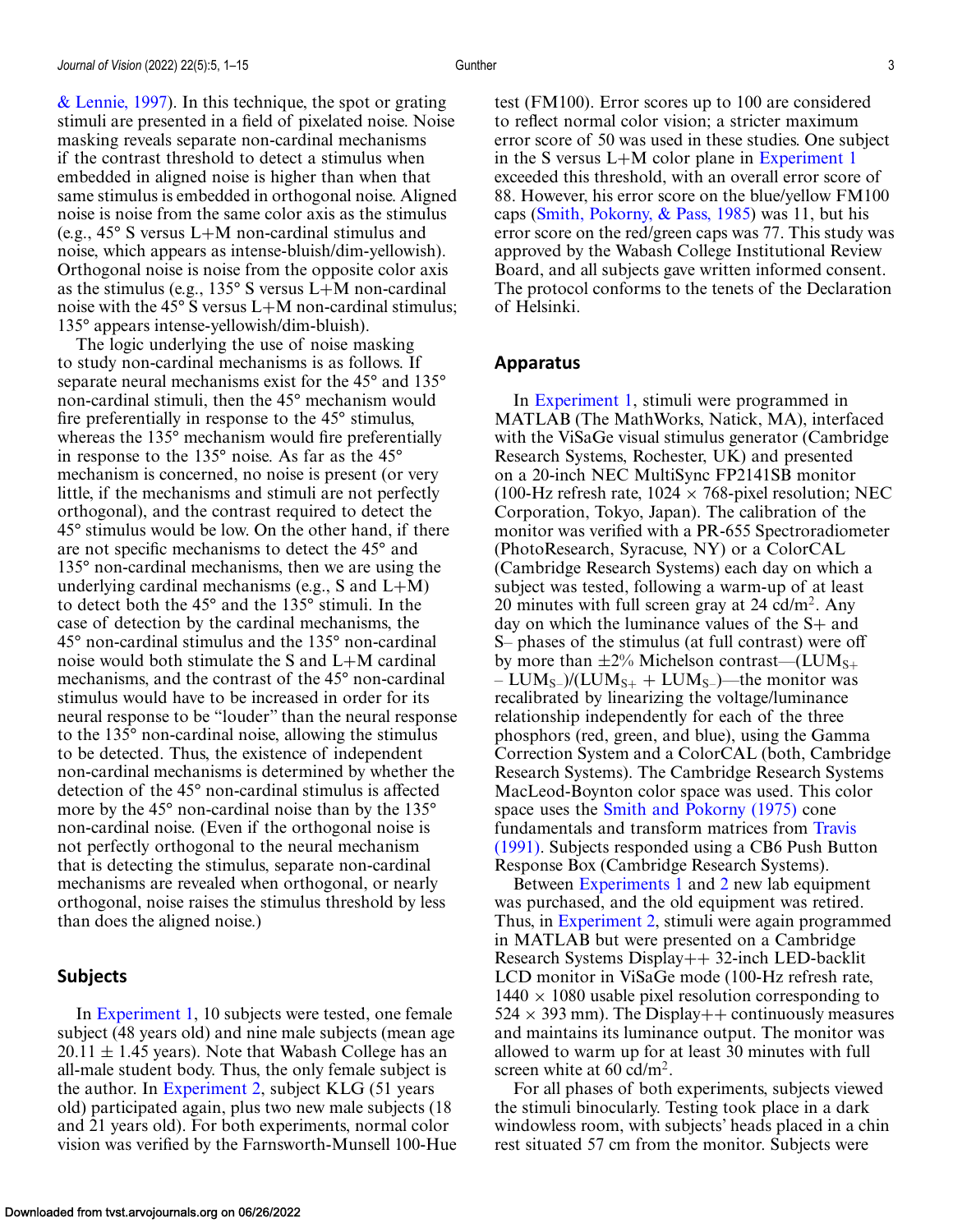<span id="page-3-0"></span>dark adapted for only the few minutes required to set up a block of trials; however, the room lights were kept off for the duration of the experiment.

### **Public registration**

Experiment 1 was registered with the Open Science Framework [\(https://cos.io/prereg/\)](https://cos.io/prereg/) before data collection had been completed but after four subjects were tested for pilot data for a grant proposal to the National Science Foundation. In the pre-registration, the author proposed analyzing the data via two-way analyses of variance (ANOVAs) in each color plane (stimulus type  $\times$  cardinal/non). The author hypothesized an interaction where gratings should yield evidence for separate mechanisms (aligned/orthogonal threshold ratios  $>1$ ) for the cardinal and non-cardinal colors, but spots should only do so for cardinal colors; however, on further thought, a more direct test was chosen: one-sample *t*-tests of threshold ratios against 1. In addition, the threshold ratios for spots versus gratings were compared for the non-cardinal colors in paired *t*-tests to determine if the gratings do yield higher threshold ratios, as hypothesized. These are the analyses that are presented in this paper. De-identified data for Experiment 1 and graphs of individual subjects' data for [Experiment 2](#page-5-0) are available at [https://osf.io/ag8vr/.](https://osf.io/ag8vr/) [Experiment 2](#page-5-0) was not pre-registered.

#### **Individualization of stimulus parameters**

Three aspects of the stimuli were individualized for each subject: (1) the luminance ratio of the two phases of the isoluminant S-axis stimuli, (2) the threshold contrasts of each mask, and (3) the orientation of the non-cardinal stimuli in equal threshold space.

Aspects of the visual system are known to vary across people with normal color vision, which can introduce variability in how sensitive people are to different colors. For example, macular pigment, located around the fovea of the retina, preferentially absorbs wavelengths below 520 nm and varies across subjects [\(Bone, Landrum, & Cains, 1992;](#page-9-0) Wooten & Hammond, [2005\); thus, it can differentially impact the relative](#page-11-0) luminance values of the S+ and S– phases of the gratings. Due to these individual differences, use of the same stimuli across all subjects would introduce luminance artifacts in the stimuli, making the cardinal S stimuli actually slightly non-cardinal (i.e., not bluish/yellowish but rather intense-bluish/dim-yellowish or intense-yellowish/dim-bluish). Thus, to avoid luminance artifacts, the S+ and S– phases were set to be isoluminant via heterochromatic flicker photometry [\(Ives, 1912\)](#page-10-0) for each subject individually (see Determining isoluminance sections, below).

A second aspect of the visual system that can vary in sensitivity across subjects is the neural pathways that underlie the detection of  $S$  and  $L+M$ . Activities such as playing action video games can improve contrast sensitivity and thus introduce variability in sensitivity across subjects [\(Li, Polat, Makous, & Bavelier, 2009\)](#page-10-0). To ensure that these two stimuli were equally salient, thresholds to detect both cardinal color axes (S and L+M) were determined for each subject. Noise masks were then presented at multiples of each subject's threshold to detect each color (see Determining contrast thresholds sections, below).

The non-cardinal colors were also individualized for each subject, by creating them in equal threshold space, as we [\(Gunther, 2014a;](#page-10-0) [Gunther, 2014b;](#page-10-0) Gunther & Dobkins, 2003; [Gunther & Downey, 2016\) and](#page-10-0) [others \(Krauskopf & Gegenfurtner, 1992;](#page-10-0) Krauskopf, Wu, & Farell, 1996; [Li & Lennie, 1997;](#page-10-0) Webster & [Mollon, 1994\) have done before \(see Individualizing](#page-11-0) non-cardinal colors section, below).

# **Experiment 1**

#### **Determining isoluminance**

#### *Stimuli*

The stimuli used to determine isoluminance were vertically oriented sine-wave Gaussian-filtered gratings  $(SD = 1)$ , with 8° visual angle diameter. The spatial frequency was 0.5 cycles/degree (c/deg) and temporal frequency was 5 Hz (counterphase flicker). The spatial frequency was halfway between the 0 c/deg of the [spot stimuli and the 1 c/deg of the gratings;](#page-9-0) Dobkins, Gunther, and Peterzell (2000) found that spatial frequency does not alter isoluminance settings within this range. For the isoluminance settings, the contrast of the  $S + / S$ – gratings was set to 40% maximum on the monitor, the contrast used in Gunther and Downey [\(2016\). The background was a gray of the mean](#page-10-0) chromaticity and luminance for all stimuli. The same background was used in all paradigms (determining isoluminance, contrast threshold, noise masking). A black fixation dot (0.2° diameter) remained visible for the duration of the experiment. The fixation dot and the grating were centered on the monitor. The stimuli were [created in MacLeod-Boynton color space \(MacLeod &](#page-10-0) Boynton, 1979). The color coordinates for the cardinal colors are shown in [Table 1.](#page-4-0) Rods are unlikely to have contributed to the perception of the stimuli used in this experiment, as the stimuli were presented foveally where there are fewer rods, and stimuli of the same luminance were shown to not contribute substantially to the results of [Dalhaus and Gunther \(2012\),](#page-9-0) even in the periphery where rods are more plentiful.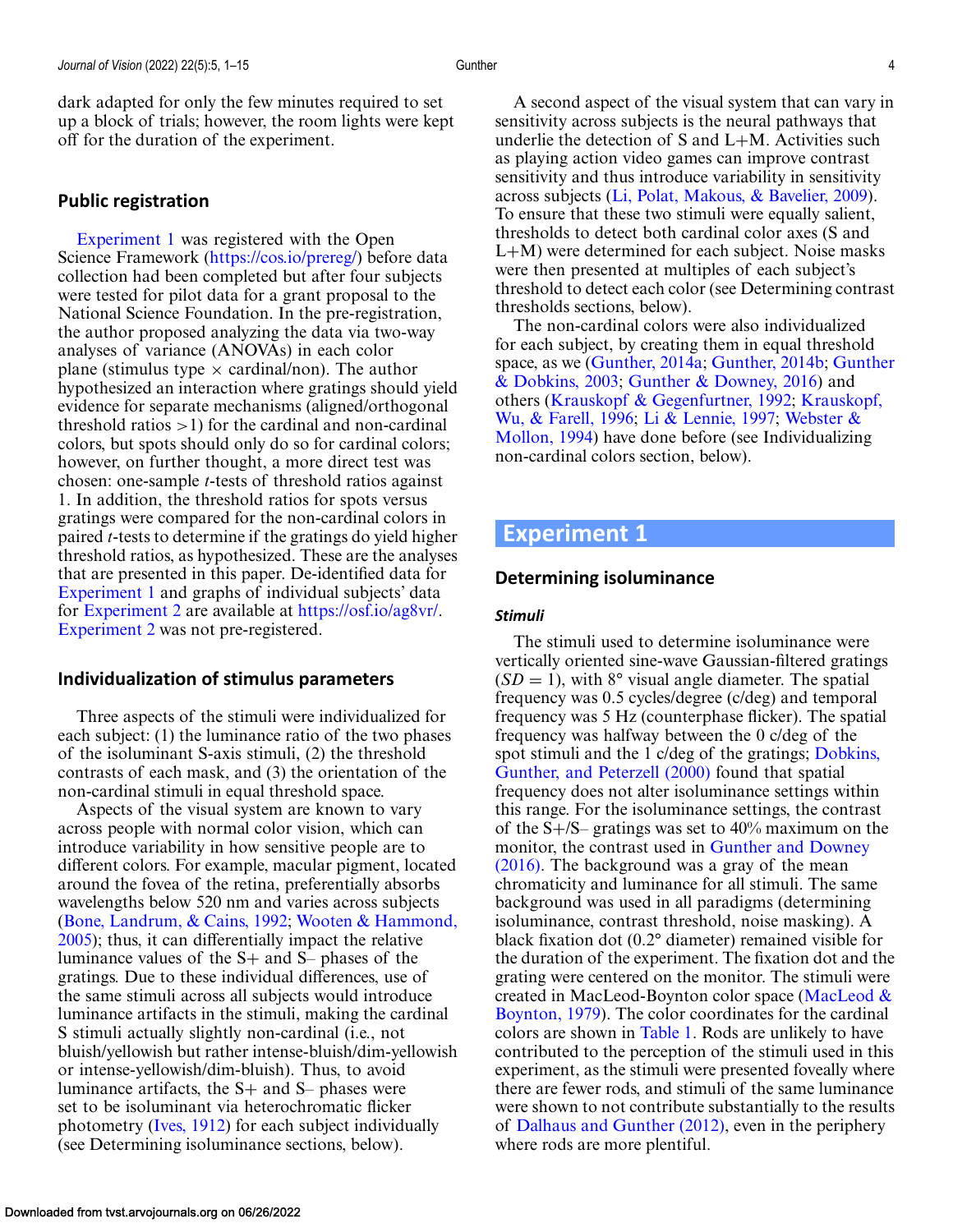#### <span id="page-4-0"></span>*Procedure*

Heterochromatic flicker photometry (HFP) (Ives, [1912\) was used to set the stimuli to be isoluminant.](#page-10-0) Subjects adjusted the luminance of the two phases of the stimulus (e.g.,  $S+$  and  $S-$ ) until the flicker appeared minimal (the stimuli could have appeared to disappear, leaving only the mean gray background visible; the flicker could have appeared to slow; or the stimuli could have appeared to shrink). Minimal flicker occurs when the two phases are equal in luminance. Buttons on the CB6 Push Button Response Box allowed for coarse (0.5% Michelson contrast) or fine (0.1% Michelson contrast) adjustments. As the subject increased the luminance of one phase, the other decreased by the same amount, keeping the mean luminance equal to the background, at 24 cd/m<sup>2</sup>. A separate CB6 button was used to enter the response. Subjects completed 20 trials for each color axis. Outliers (defined as Michelson settings more than 2.5 of the subject's standard deviation away from the subject's mean) were removed. If the standard deviation of the Michelson contrast of the settings was still greater than 5%, more trials were run until the most recent 20 trials met the criterion. The average isoluminance value was calculated on only the most recent 20 trials. All remaining portions of the experiment were conducted with stimuli presented at each subject's individually determined isoluminant point.

#### **Determining contrast thresholds**

#### *Stimuli*

Contrast thresholds were determined using both 8°-diameter 1 c/deg sine-wave Gaussian-filtered gratings and an 8°-Gaussian spot. The gratings were presented for 2 seconds, ramping on and off in contrast to avoid sharp temporal edges. The stimuli appeared 2° either left or right of a centrally located fixation dot (black, 0.2° diameter). In the noise masking paradigm below, the stimulus and the noise mask were presented on alternate refreshes of the monitor. This halved the contrast of the stimuli. Therefore, the contrast thresholds were determined in the presence of a "mask"

| Color            | S     | M-L   | Luminance $(cd/m^2)$ |  |  |
|------------------|-------|-------|----------------------|--|--|
| $S+$ (bluish)    | 0.028 | 0.335 | 24                   |  |  |
| S-(yellowish)    | 0.004 | 0.335 | 24                   |  |  |
| $-(L+M)$ (black) | 0.016 | 0.335 | 2                    |  |  |
| $L+M$ (white)    | 0.016 | 0.335 | 46                   |  |  |
| Gray background  | 0.016 | 0.335 | 24                   |  |  |

Table 1. MacLeod–Boynton color space coordinates of cardinal stimuli, [Experiment 1.](#page-3-0)

of the background gray color; this mask was not readily apparent, but it did reduce the contrast the same amount as the real noise masks did, so the contrasts determined here transferred to the noise masking paradigm below. Contrast thresholds were determined for the two cardinal axes:  $S$  and  $L+M$  (see Table 1 for color coordinates).

#### *Procedure*

Three hundred trials were presented for each color axis tested: 30 trials at each of 10 contrasts. Contrasts [were chosen to bracket the average threshold;](#page-9-0) Blake and Sekuler (2006) recommended at least 20 trials per contrast. Subjects initiated each trial. One stimulus, at one contrast, appeared for 2 seconds at one location (left or right of fixation), randomly chosen. The subject then reported whether the stimulus was on the left or right. Subjects were allowed a few practice trials until they felt comfortable with the task, then the 300 trials were started. Feedback was not given. After the block of trials was complete, the 75% contrast threshold was determined using a 10-point sigmoidal best-fitting function. Each color axis was presented in a separate block of trials.

#### **Individualizing non-cardinal colors**

When the contrast thresholds for the cardinal stimuli (S and L+M) had been determined, the non-cardinal colors were set to be halfway (45° and 135° in color space) between the cardinal axes in equal threshold space; see [Appendix A](#page-11-0) for details. This ensures that if the non-cardinal colors are detected not by specific non-cardinal mechanisms but instead by the cardinal mechanisms then the stimuli would equally stimulate the two neighboring cardinal mechanisms.

#### **Noise masking**

#### *Stimuli*

The target stimuli were either 8°-diameter Gaussian spots, or 8°-diameter Gabor gratings of 1 c/deg spatial frequency. The value of 1 c/deg for the grating stimulus was chosen to be intermediate between the 0.5 c/deg of [Stoughton et al. \(2012\)](#page-10-0) and the 1.2 c/deg of [Gegenfurtner and Kiper \(1992\)](#page-10-0). The stimuli flickered at 5 Hz between the two endpoints of the color axis being tested (e.g., S+ and S–). The stimuli appeared centered 2° either left or right of the centrally located fixation dot (black, 0.2° diameter), as they were for determining contrast thresholds.

The noise mask consisted of a  $20^{\circ} \times 10^{\circ}$  horizontal rectangle (centered on fixation), filled with  $0.2^{\circ} \times$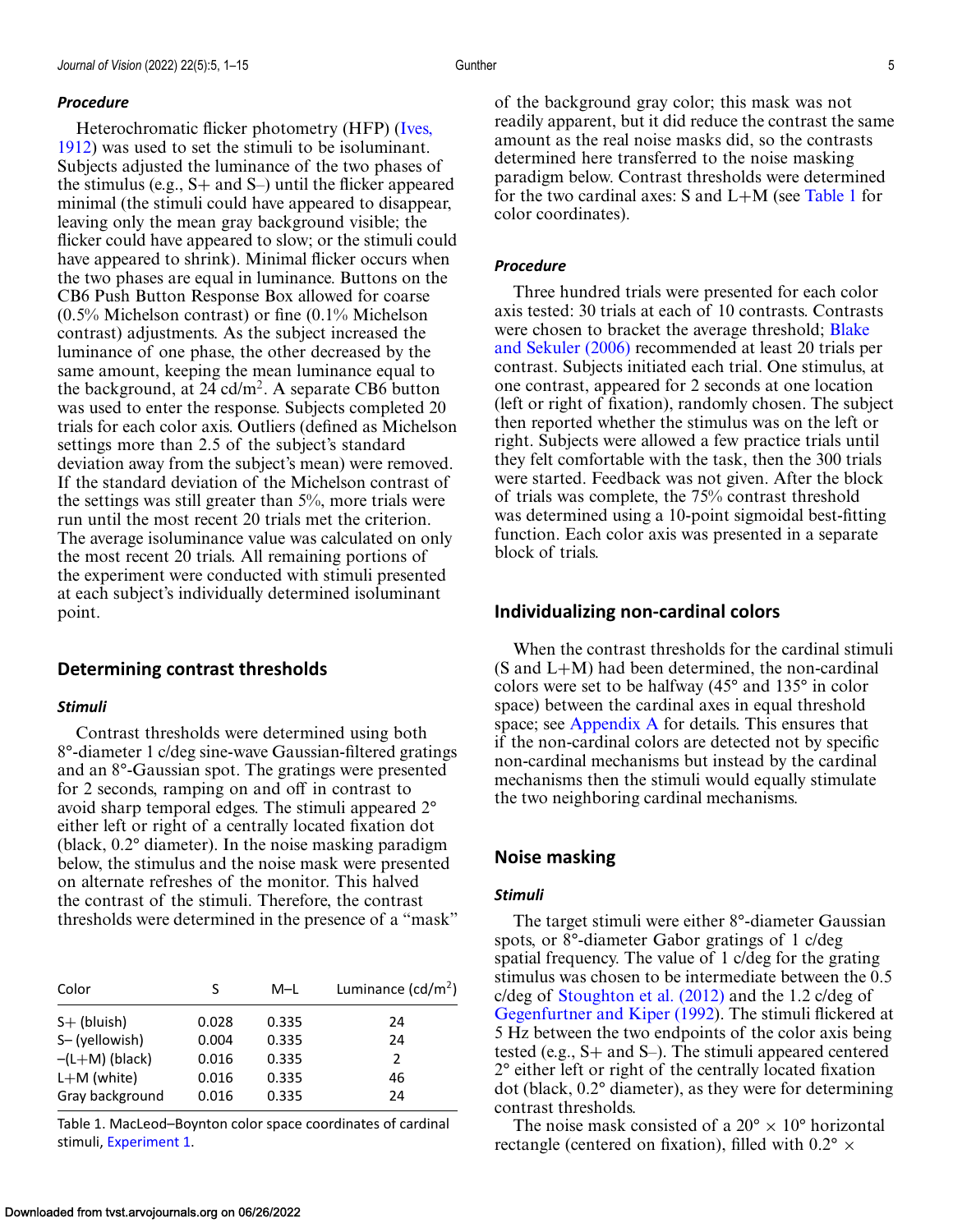<span id="page-5-0"></span>0.2° square dots of white noise varying between the two endpoints of the color axis being tested. The counterphase of the dots flickered at a rate of 5 Hz. The locations of the noise dot contrasts were re-randomized on each trial. The mask contrast was set to 5 times the subject's threshold to detect that color axis (see Determining contrast thresholds sections, above). The noise mask remained visible for the duration of the block of 300 trials.

The target stimulus and the noise mask were interleaved on alternating refreshes of the monitor. At a refresh rate of 100 Hz, the target and noise stimuli appeared to coexist.

#### *Procedure*

Thresholds to detect stimuli, when embedded in aligned or orthogonal noise, were determined as described above for the procedure for determining contrast thresholds. Sixteen noise-masked thresholds were determined. The four color axes (S and L+M cardinal and 45° and 135° non-cardinal) were presented in aligned noise (e.g., S stimulus in S noise) or in orthogonal noise (e.g., S stimulus in L+M noise). Note that cardinal stimuli were only presented in cardinal noise, and non-cardinal stimuli were only presented in non-cardinal noise. These eight stimuli (four color axes, presented in both aligned and orthogonal noise) were presented both as spots and as gratings. These 16 stimulus conditions were presented in random order in separate blocks.

# **Experiment 2**

Experiment 2 tested the same two cardinal and two 45° non-cardinal masks per color plane as in [Experiment 1.](#page-3-0) Here, multiple stimulus directions were tested in each mask. Subject KLG was tested in 12 stimulus directions spaced at 15° increments in each color plane. Subjects IT and NHJ were tested in eight stimulus directions spaced at 22.5° increments. The change in equipment between [Experiments 1](#page-3-0) and 2 necessitated a change in color space and thus how the stimuli were set up. The specifics of creating the stimuli for Experiment 2 are explained in [Appendix B.](#page-11-0)

# **Results**

#### **Experiment 1**

Evidence of independent, orthogonal mechanisms is indicated by a larger masking effect with aligned noise (e.g., S stimulus in S noise) than the masking



Figure 2. Results from [Experiment 1.](#page-3-0) Data for cardinal stimuli are shown in black (averaged across the two cardinal stimuli), and those for non-cardinal stimuli are shown in gray (averaged across the two non-cardinal stimuli). Aligned/orthogonal ratios for spots are plotted along the *x*-axis and for gratings along the *y*-axis. Spot data to the right of the solid red line or grating data above the solid red line indicate evidence for separate underlying mechanisms (aligned/orthogonal ratio  $> 1.0$ ). Symbols above the black dashed line indicate stronger evidence for non-cardinal mechanisms when using gratings than when using spots.

caused by the orthogonal noise (e.g., S stimulus in L+M noise). This would be shown by the symbols in Figure 2 being greater than 1.0. This is hypothesized to be the case for the cardinal stimuli (black symbols to the right and above the solid red lines) for both the spots and the gratings, and for the non-cardinal stimuli with the gratings (gray symbols above the solid red horizontal line). The non-cardinal spots (gray symbols plotted along the *x*-axis) should in particular stimulate LGN mechanisms [\(Conway et al., 2010\)](#page-9-0), where primarily only cardinal mechanisms are known to exist [\(Gegenfurtner, 2003\)](#page-10-0) (but c.f. [Tailby et al., 2008;](#page-10-0) Wool [et al., 2019\). Thus, both aligned and orthogonal noise](#page-11-0) should tap both cardinal mechanisms, causing the same amount of interference. This means that thresholds for non-cardinal spots in aligned and orthogonal noise are expected to be similar, yielding a ratio of close to 1.0 in Figure 2 (gray symbols clustering around the solid red vertical line).

In the S versus  $L+M$  color plane (the color plane where, to the best of the author's knowledge, this question has not yet been addressed), the results are mostly consistent with the hypothesis. The non-cardinal spot stimulus mean  $(1.24 \pm 0.16)$ ; gray symbols plotted along the *x*-axis) is significantly greater than 1.0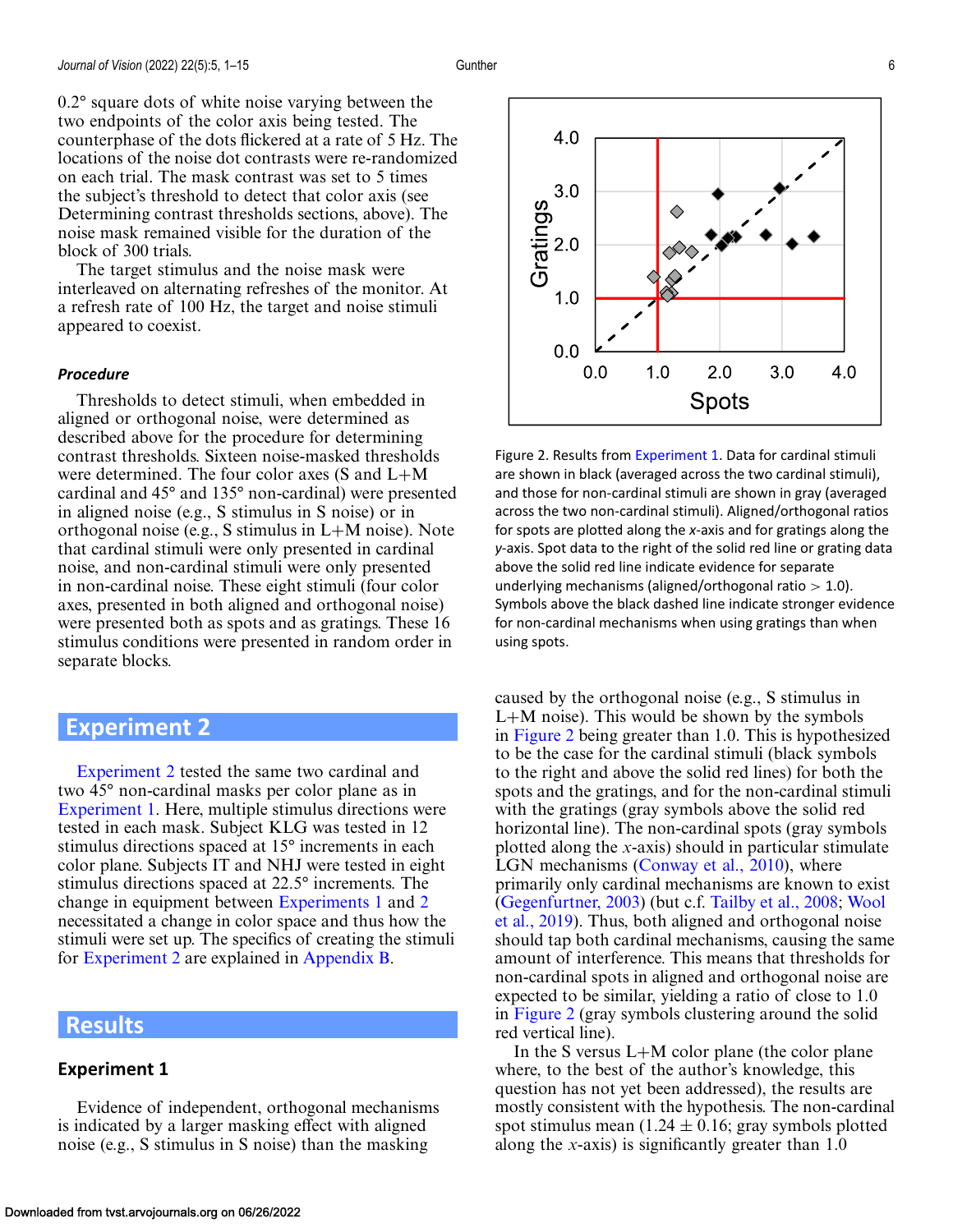<span id="page-6-0"></span>

Figure 3. Data for [Experiment 2.](#page-5-0) Each graph represents a different mask. Radial lines represent  $0.5\times$  baseline threshold. Dotted red lines represent spot stimuli, and solid red lines represent grating stimuli, all plotted as weighted group averages (see text). Straight black lines represent the direction of the mask.

 $[t(9) = 4.773; p = 0.001; \text{ Cohen's } d = 1.51; 95\%$ confidence interval (CI) on the difference from 1.0, 0.13–0.35], largely because of the small variability. The non-cardinal grating stimulus mean  $(1.57 \pm 0.50; \text{gray})$ symbols plotted along the *y*-axis) is also significantly greater than 1.0  $[t(9) = 3.644; p = 0.005; \text{Cohen's } d =$ 1.15; 95% CI on the difference from 1.0, 0.22–0.93]. A paired *t*-test on the non-cardinal spot versus grating data shows that the mean for the grating stimuli is not significantly greater than the mean for the spot stimuli  $[t(9) = 2.379; p = .041; \text{ Cohen's } d = 0.75; 95\% \text{ CI on}$ 

the difference between the means, 0.016–0.65], when factoring in a Bonferroni correction for three *t*-tests (Bonferroni corrected  $\alpha = 0.0167$ ). As can be seen in [Figure 2,](#page-5-0) a number of the gray non-cardinal symbols do cluster around the spot-equals-grating black dashed line, with a few above the line. In this color plane, there is thus a trend toward gratings showing stronger evidence for non-cardinal mechanisms than the spots do. Note that *t*-tests were conducted rather than two-way ANOVAs because the *t*-tests can pinpoint the comparisons of interest to the research questions.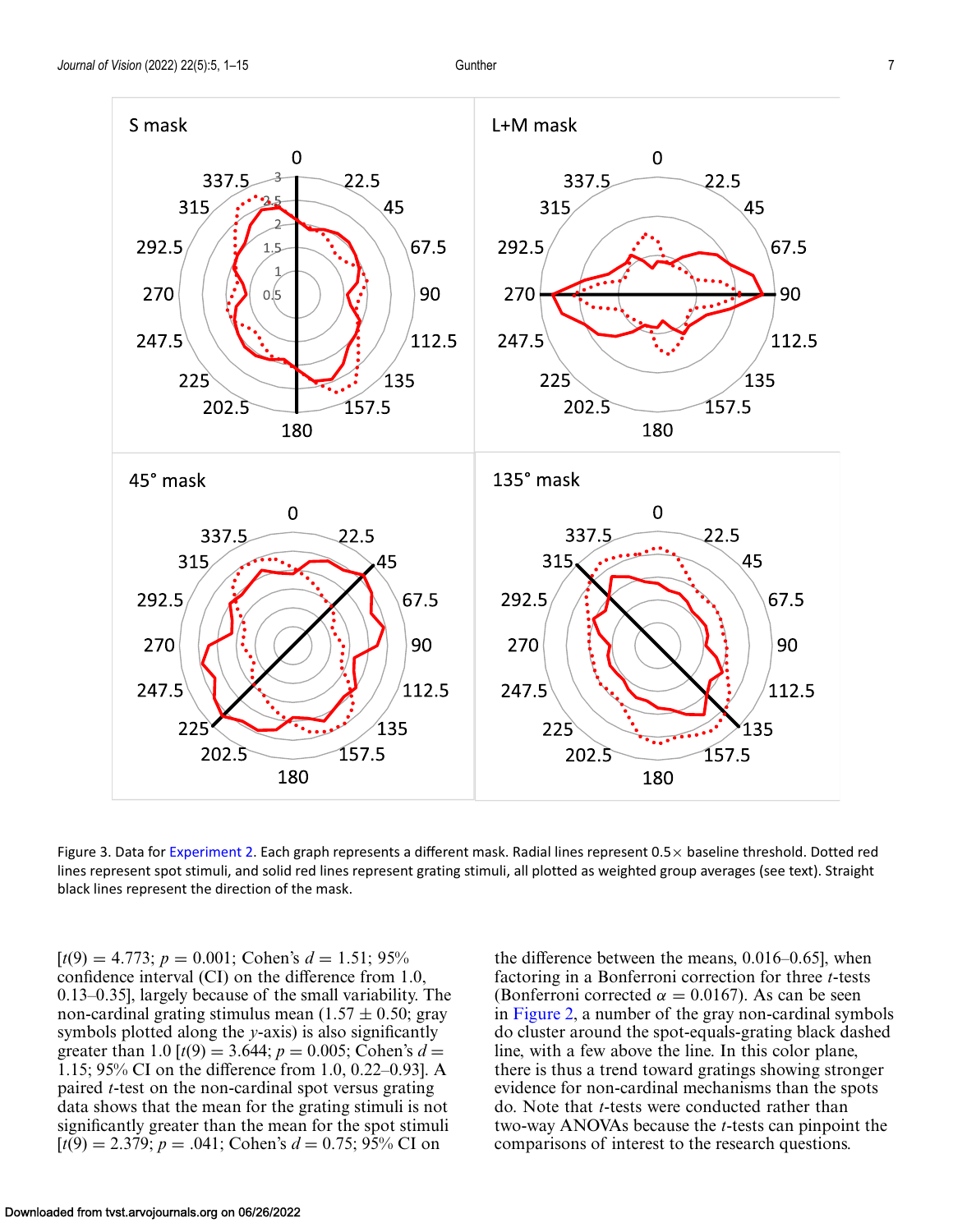

Figure 4. Results for [Experiment 2,](#page-5-0) as plotted for [Experiment 1](#page-3-0) in [Figure 2.](#page-5-0)

Given that there is ample evidence that there are separate mechanisms underlying the three cardinal axes (e.g., [Derrington et al., 1984;](#page-9-0) Krauskopf, Williams, & [Heeley, 1982\), it was expected that the cardinal stimuli](#page-10-0) would yield threshold ratios > 1 for both spots and gratings. This is in fact the case, with the cardinal threshold ratios (black symbols in [Figure 2\)](#page-5-0) yielding  $t(9) = 8.245$ ,  $p < 0.001$  for spots and  $t(9) = 10.815$ , *p* < 0.001 for gratings. In addition, the paired *t*-tests  $[t(9) = 0.842, p = 0.422]$  do not show a preference for gratings; this is also shown in [Figure 2,](#page-5-0) where the black symbols are more evenly spread on either side of the spot-equals-grating black dashed line. Statistics were not performed for [Experiment 2](#page-5-0) given the small sample size, but the black symbols in Figure 4 are also above and to the right of the solid red lines, indicating aligned/orthogonal ratios greater than 1.0, but on both sides of the spot-equals-grating black dashed line, indicating separable mechanisms with either stimulus type.

#### **Experiment 2**

The data for [Experiment 2](#page-5-0) are shown in [Figures 3](#page-6-0) and 4. In [Figure 3,](#page-6-0) different masks are shown in each separate graph. Data are plotted as the ratio of the threshold to detect that particular stimulus on that particular mask (e.g., S grating on S mask) divided by the threshold to detect that same stimulus (e.g., S grating) on the gray mask. The red lines represent a

smoothed, weighted average: the average threshold ratio (across all three subjects) to detect that stimulus (e.g., S grating in S mask), weighted as 1.0, averaged with half-weighting of the average threshold ratios for the neighboring two stimuli (e.g., 165° and 15° gratings, also in the S mask). Graphs of individual subject data can be found at [https://osf.io/ag8vr/.](https://osf.io/ag8vr/)

Although the data are noisy with only three subjects, a pattern similar to that seen in [Experiment 1](#page-3-0) can be seen here. Cardinal masking (top two rows in Figure [3\) is stronger for aligned than orthogonal masking](#page-6-0) (vertical elongation of data in S mask graph, horizontal elongation in L+M mask graph). For the 135° non-cardinal S versus L+M mask, the oblong of data for the grating stimuli (solid red line) is oriented in the 135°/315° direction and is thinner than is the oblong of data for the spot stimuli (dotted red line). For the 45° non-cardinal S versus L+M mask, the grating data look good, but the spot data are oriented in the opposite direction (oriented in the 135° direction rather than the 45° direction).

In Figure 4, for cross-experiment comparisons, the data for [Experiment 2](#page-5-0) are plotted as they were for [Experiment 1](#page-3-0) in [Figure 2.](#page-5-0) This graph plots just the cardinal and the two 45° non-cardinal color directions. The data nicely fit the hypothesis, with an aligned/orthogonal ratio essentially at 1.0 (1.05  $\pm$  0.26) for the non-cardinal spots (gray symbols plotted along the *x*-axis), and  $>1.0$  (1.51  $\pm$  0.76) for the gratings (gray symbols plotted along the *y*-axis). All of the non-cardinal gray symbols are above the spot-equals-grating black dashed line, indicating that the aligned/orthogonal ratios are higher for gratings than for spots, in accordance with the hypothesis.

# **Discussion**

To a large extent, the data support the hypothesis that gratings should better reveal non-cardinal mechanisms than spots do. To the best of the author's knowledge, this is the first time this question has been addressed in the S versus L+M color plane. The threshold ratio for the non-cardinal gratings was significantly greater than 1.0 in [Experiment 1](#page-3-0) (with very similar results in [Experiment 2;](#page-5-0) 1.57 in [Experiment 1](#page-3-0) and 1.51 in [Experiment 2\)](#page-5-0). Although the mean aligned/orthogonal threshold ratio was only slightly greater than 1.0 for the non-cardinal spots in [Experiment 1,](#page-3-0) it was significantly so, because of the extremely small variability across subjects. The non-cardinal spot mean was lower in [Experiment 2](#page-5-0) (1.24 in [Experiment 1](#page-3-0) versus 1.05 in [Experiment 2\)](#page-5-0). Although the aligned/orthogonal ratio was higher for gratings than spots in [Experiment 1,](#page-3-0) it was not significantly so when a Bonferroni correction for multiple tests was factored in.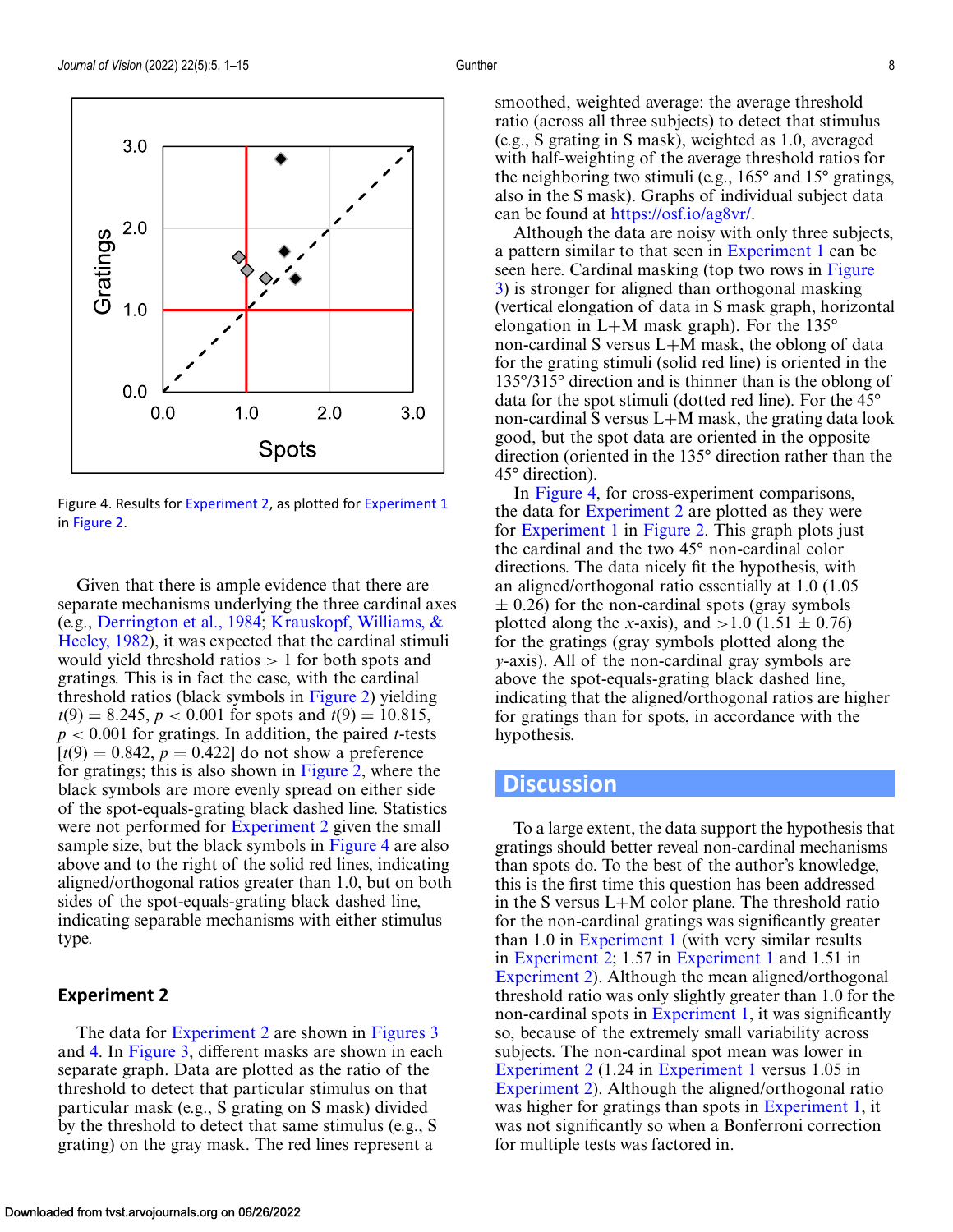The significant aligned/orthogonal ratios for non-cardinals with spot stimuli in [Experiment 1](#page-3-0) might be due to the low variability, thus increasing the *t*-value. Alternatively, this could be a reflection of the findings of [Tailby and colleagues \(2008\)](#page-10-0) that LGN S– neurons respond to a wide range of hues. A wide range would mean that these LGN neurons, which have circular receptive fields, are responding to non-cardinal colors.

The results for [Experiment 2](#page-5-0) are a bit weaker than those for [Experiment 1.](#page-3-0) This may be due to the weaker masks in [Experiment 2.](#page-5-0) Two subjects had masks at  $4.5\times$  threshold, but one subject was only able to get his S threshold low enough for a  $3\times$  mask, compared with  $5\times$  masks for [Experiment 1.](#page-3-0) There is a long history of masking experiments that varied the contrast of the masks (e.g., Legge  $& \text{Foley}, 1980$ ). At low mask contrasts there can even be an enhancement of performance, where thresholds are lower (sensitivity is higher) with low contrast masks, leading to what is known as a "dipper function" as mask contrast increases. Our masks, however, were not this low; none of the masked thresholds on aligned masks was lower than thresholds with the gray "mask".

[Wang, Richters, and Eskew \(2014\)](#page-11-0) and Vingrys and Mahon (1998) [have shown that S-cone increments](#page-11-0)  $(S+)$  are masked to a greater extent (by noise masks) of varying color) than are S-cone decrements (S–). In addition, [Gabree, Shepard, and Eskew \(2018\)](#page-9-0) showed that S-cone stimuli, either  $S+$  or  $S-$ , are masked to a greater extent by  $S+$  than  $S-$  pedestals. This might translate to greater masking of 45° non-cardinal (intense-bluish/dim-yellowish) than 135° non-cardinal [\(intense-yellowish/dim-bluish\) stimuli.](#page-11-0) Vingrys and Mahon (1998) also found stronger masking with luminance increments than decrements; they especially found that blue plus luminance increments showed large effects of aligned masking. Figure 5 shows the data from [Figure 2](#page-5-0) separately for each color axis tested. The results obtained in [Experiment 1](#page-3-0) of the current study thus align with these other studies, as 45° non-cardinal stimuli were more strongly masked by 45° masks than by 135° masks, as shown by an average aligned/orthogonal ratio greater than 1 in Figure 5 (intense-bluish/dim-yellowish diamonds above and to the right of the solid red lines). The 135° stimuli also show this pattern; aligned/orthogonal ratios  $\lt$  1 indicate stronger masking by 45° than 135°, although a smaller difference than for 45° stimuli, as shown by more of the intense-yellowish/dim-bluish diamonds being below and to the left of the solid red lines. In [Experiment 2](#page-5-0) [\(Figure 3\)](#page-6-0), the 45° mask did provide stronger masking than did the 135° mask, as seen in the graph where the mask versus unmasked thresholds are at higher multiples (axis bands being more tightly packed) on the 45° mask than the 135° mask; this is consistent with the results from the literature. However, in [Experiment 2](#page-5-0)



Figure 5. Results from [Experiment 1](#page-3-0) with each axis shown separately: S in blue/yellow squares, L+M in black/gray squares, 45° in intense-bluish/dim-yellowish diamonds, and 135° in intense-yellowish/dim-bluish diamonds. Other features are as described for [Figure 2.](#page-5-0)

there was stronger aligned than orthogonal masking for both 45° and 135° gratings, rather than 45° masks always yielding stronger masking. In addition, the spot stimuli on the 45° mask actually show the opposite tuning to that found by previous studies, as the 135° spots showed stronger masking than did the 45° spots.

A question could be raised that perception of both spot and grating stimuli begins in the eyes, and conscious perception occurs in the cortex; thus, processing of both stimulus types passes through both the LGN and cortex. Therefore, what does it mean that spots better stimulate the LGN and gratings better stimulate the cortex? [Stoughton and colleagues \(2012\)](#page-10-0) and [Gegenfurtner and Kiper \(1992\)](#page-10-0) both proposed that spots versus gratings were "more effective" at stimulating LGN versus cortical neurons. If "more effective" means that these neurons reduce noise better, and thus have a stronger signal-to-noise ratio, then a higher-up decision neuron could then listen to the signal strength coming from below (LGN and cortex) and base its decision on the strongest signal. This is analogous to maximum-likelihood decoder models (e.g., [Goris, Putzeys, Wagemans, & Wichmann, 2013\)](#page-10-0), with the decision neuron choosing the "loudest" response, but here choosing between LGN and cortical signals rather than between neurons responding to stimulus A versus stimulus B.

One further possible concern is that the noise dots (0.2° × 0.2° in [Experiment 1](#page-3-0) and 0.4° × 0.4° in [Experiment 2\)](#page-5-0) are closer to the 1 c/deg spatial frequency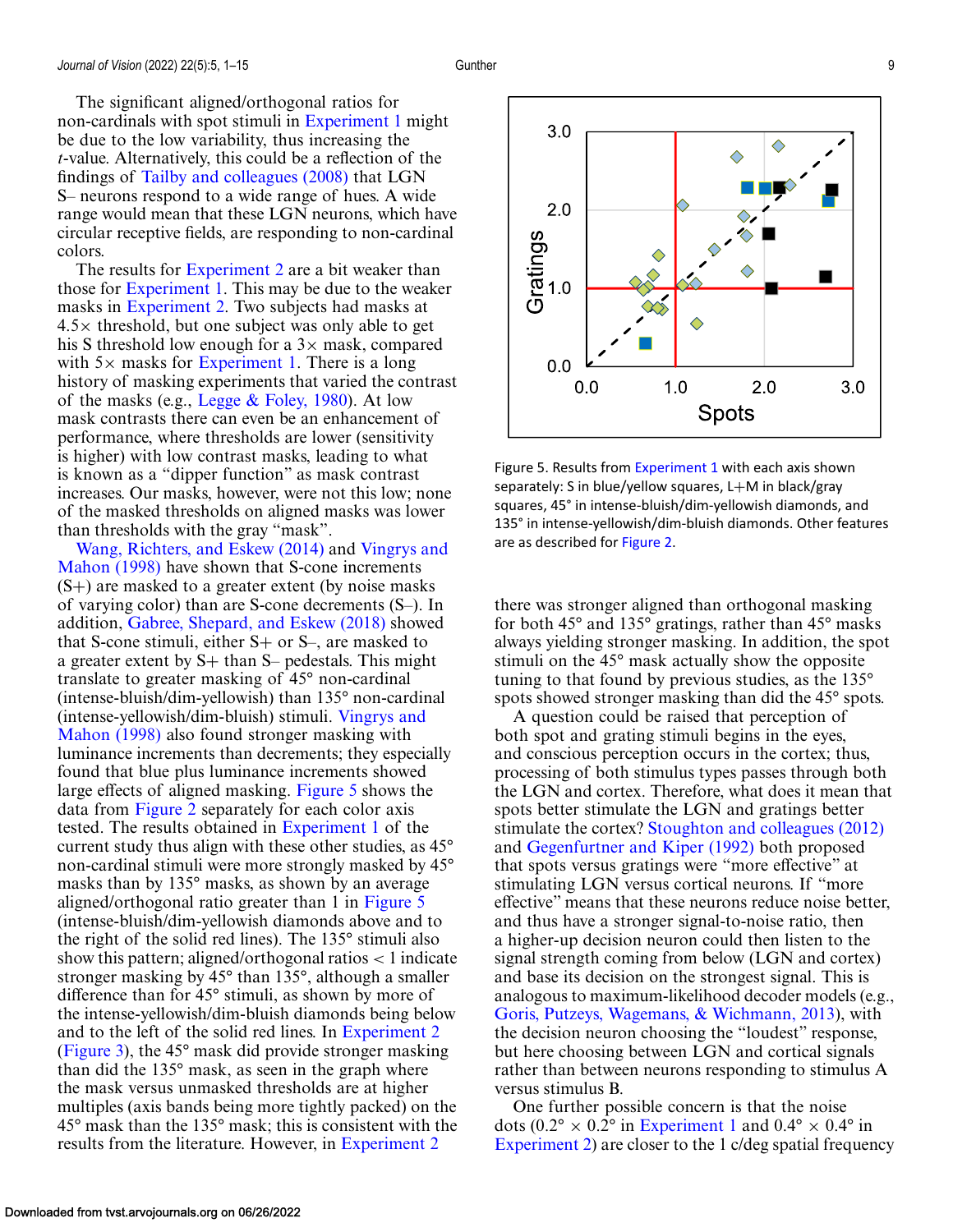<span id="page-9-0"></span>of the gratings (slightly more than one octave apart in [Experiment 1;](#page-3-0) close to the same width  $[0.4^{\circ}$  versus  $0.5^{\circ}$ for one phase of the grating] in [Experiment 2\)](#page-5-0) than they are to the spatial frequency of the spots (8° diameter; slightly above five octaves apart for [Experiment 1](#page-3-0) and slightly below five octaves for [Experiment 2\)](#page-5-0). This thus creates somewhat of a spatial frequency mask—in addition to a color mask—for the gratings but not the full-field spot stimuli. In [Experiment 1,](#page-3-0) the subjects did in fact have the most trouble obtaining thresholds for gratings when presented in aligned noise (in [Experiment 2](#page-5-0) the baseline thresholds were taken on [noise stimuli, not spots and gratings\). However,](#page-10-0) Legge and Foley (1980) found that masks that were an octave lower than target stimuli in spatial frequency were six times less potent maskers as when the mask and target stimuli matched in spatial frequency. Further, this potential spatial frequency mask is not expected to produce an artifact that would skew the data, because the comparisons in the current study are between the cardinal and non-cardinal masking effects within each stimulus type (spot versus grating), rather than across stimulus types.

In conclusion, as had been found in the isoluminant color plane [\(Stoughton et al., 2012\)](#page-10-0) and the L–M versus L+M color plane (Gegenfurtner  $\&$  Kiper, 1992), gratings do reveal non-cardinal mechanisms better than do spots in the S versus L+M color plane, as well.

*Keywords: non-cardinal color, cortex, lateral geniculate nucleus, psychophysics*

# **Acknowledgments**

Supported by a National Science Foundation grant (BCS-1753808). Any opinions, findings, and conclusions or recommendations expressed in this material are those of the author and do not necessarily reflect the views of the National Science Foundation. Help in data collection was provided by summer research interns Carson Powell (funded by the Eldon Parks Memorial Fund for support of student research in psychology) and Colby Dunigan, Jorge Rodriguez, Alex Naylor, and Isaac Temores (all funded by this National Science Foundation grant). Subject payments were provided by the National Science Foundation grant and the Daniel F. Evans Associate Professor in Social Science endowed fund. Open-access publication costs were also funded by this National Science Foundation grant.

Commercial relationships: none. Corresponding author: Karen L. Gunther. Email: guntherk@wabash.edu. Address: Psychology Department, Wabash College, Crawfordsville, IN, USA.

# **References**

- Blake, R., & Sekuler, R. (2006). *Perception* (5th ed.). Boston: McGraw Hill.
- Bone, R. A., Landrum, J. T., & Cains, A. (1992). Optical density spectra of the macular pigment *in vivo* and *in vitro*. *Vision Research, 32*(1), 105–110.
- Boynton, R. M., & Kaiser, P. K. (1968). Vision: The additivity law made to work for heterochromatic photometry with bipartite fields. *Science, 161*(3839), 366–368.
- Buck, S. L., Frome, F., & Boynton, R. M. (1977). Initial distinctness and subsequent fading of minimally distinct borders. *Journal of the Optical Society of America, 67*(8), 1126–1128.
- Conway, B. R., Chatterjee, S., Field, G. D., Horwitz, G. D., Johnson, E. N., Koida, K., & Mancuso, K. (2010). Advances in color science: From retina to behavior. *Journal of Neuroscience, 30*(45), 14955–14963, https: [//doi.org/10.1523/JNEUROSCI.4348-10.2010.](https://doi.org/10.1523/JNEUROSCI.4348-10.2010)
- Dalhaus, R. N., III, & Gunther, K. L. (2012). A tritan *Waldo* would be easier to detect in the periphery than a red/green one: Evidence from visual search. *Journal of the Optical Society of America A, 29*(2), A298–A305.
- Derrington, A. M., Krauskopf, J., & Lennie, P. (1984). Chromatic mechanisms in lateral geniculate nucleus of macaque. *Journal of Physiology, 357*, 241–265.
- DeValois, R. L., Cottaris, N. P., Elfar, S. D., Mahon, L. E., & Wilson, J. A. (2000). Some transformations of color information from lateral geniculate nucleus to striate cortex. *Proceedings of the National Academy of Sciences, USA, 97*(9), 4997– 5002, [https://doi.org/10.1073/pnas.97.9.4997.](https://doi.org/10.1073/pnas.97.9.4997)
- Dobkins, K. R., Gunther, K. L., & Peterzell, D. H. (2000). What covariance mechanisms underlie green/red equiluminance, luminance contrast sensitivity and chromatic (green/red) contrast sensitivity? *Vision Research, 40*(6), 613– 628.
- Eskew, R. T., Jr. (2009). Higher order color mechanisms: A critical review. *Vision Research, 49*(22), 2686–2704.
- Eskew, R. T., Jr., Newton, J. R., & Giulianini, F. (2001). Chromatic detection and discrimination analyzed by a Bayesian classifier. *Vision Research, 41*(7), 893–909.

Gabree, S. H., Shepard, T. G., & Eskew, R. T., Jr. (2018). Asymmetric high-contrast masking in S cone increment and decrement pathways. *Vision Research, 151*, 61–68, [https://doi.org/10.1016/j.visres.2017.06.017.](https://doi.org/10.1016/j.visres.2017.06.017)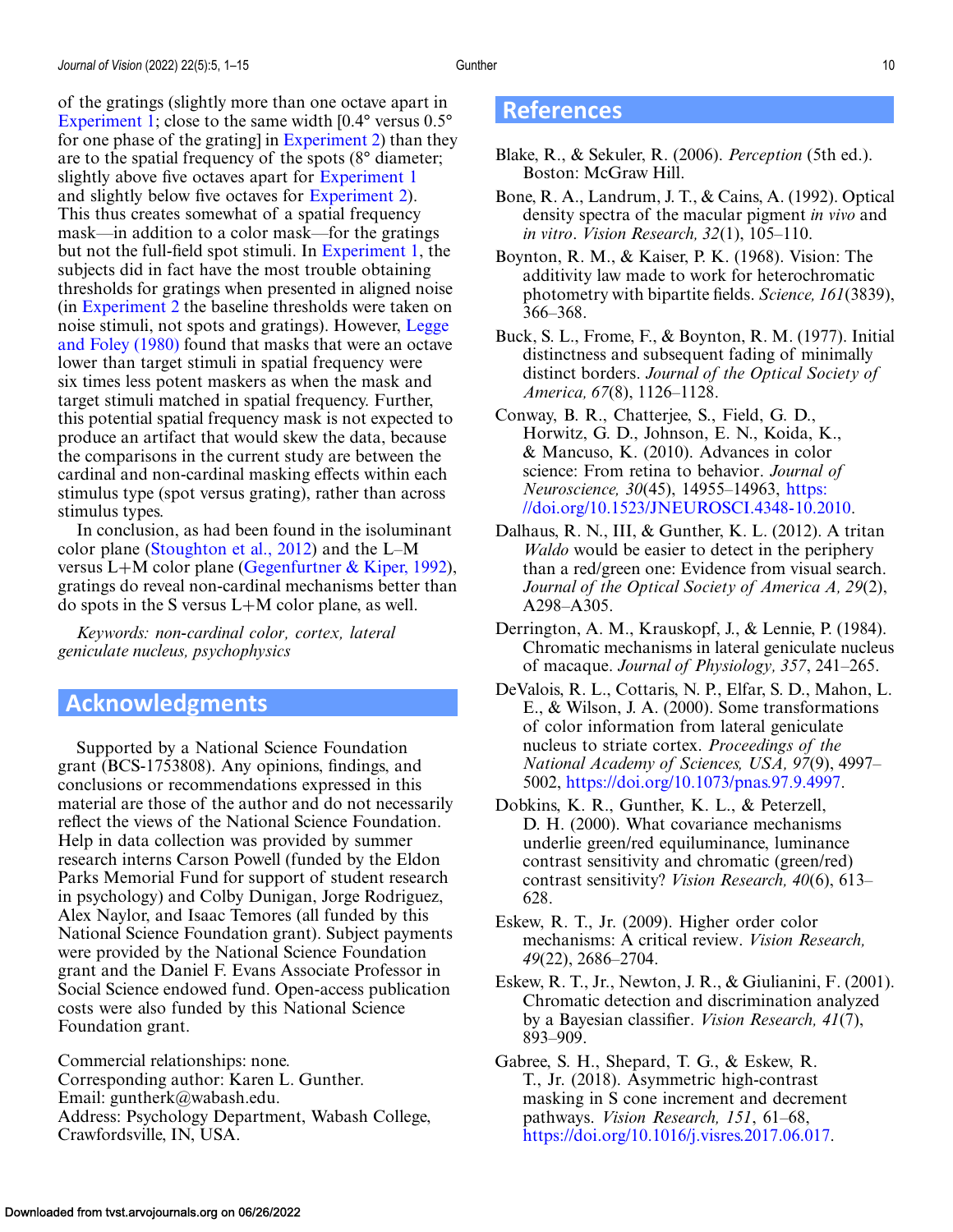<span id="page-10-0"></span>Gegenfurtner, K. R., & Kiper, D. C. (1992). Contrast detection in luminance and chromatic noise. *Journal of the Optical Society of America A, 9*(11), 1880–1888.

- Giulianini, F., Eskew, R. T., &, Jr. (1998). Chromatic masking in the (delta L/L, delta M/M) plane of cone-contrast space reveals only two detection mechanisms. *Vision Research, 38*(24), 3913–3926, [https://doi.org/10.1016/s0042-6989\(98\)00068-6.](https://doi.org/10.1016/s0042-6989(98)00068-6)
- Goris, R. L. T., Putzeys, T., Wagemans, J., & Wichmann, F. A. (2013). A neural population model for visual pattern detection. *Psychological Review, 120*(3), 472–496, [https://doi.org/10.1037/a0033136.](https://doi.org/10.1037/a0033136)
- Gunther, K. L. (2014a). Non-cardinal color mechanism strength differs across color planes but not across subjects. *Journal of the Optical Society of America A, 31*(4), A293–A302.
- Gunther, K. L. (2014b). Non-cardinal color perception across the retina: Easy for orange, hard for burgundy and sky blue. *Journal of the Optical Society of America A, 31*(4), A274–A282.
- Gunther, K. L., & Dobkins, K. R. (2003). Independence of mechanisms tuned along cardinal and noncardinal axes of color space: Evidence from factor analysis. *Vision Research, 43*(6), 683–696.
- Gunther, K. L., & Downey, C. O. (2016). Influence of stimulus size on revealing non-cardinal color mechanisms. *Vision Research, 127*, 57–66.
- Hansen, T., & Gegenfurtner, K. R. (2006). Higher level chromatic mechanisms for image segmentation. *Journal of Vision, 6*(3), 239–259, [https://doi.org/10.1167/6.3.5.](https://doi.org/10.1167/6.3.5)
- Hansen, T., & Gegenfurtner, K. R. (2013). Higher order color mechanisms: Evidence from noise-masking experiments in cone contrast space. *Journal of Vision, 13*(1):26, 1–21, [https://doi.org/10.1167/13.1.26.](https://doi.org/10.1167/13.1.26)
- Ives, H. E. (1912). Studies in the photometry of lights of different colours - IV. The addition of luminosities of different colour. *Philosophical Magazine, 24*(144), 845–853.
- Krauskopf, J., & Gegenfurtner, K. (1992). Color discrimination and adaptation. *Vision Research, 32*(11), 2165–2175.
- Krauskopf, J., Williams, D. R., & Heeley, D. W. (1982). Cardinal directions of color space. *Vision Research, 22*(9), 1123–1131.
- Krauskopf, J., Wu, H. J., & Farell, B. (1996). Coherence, cardinal directions and higher-order mechanisms. *Vision Research, 36*(9), 1235–1245.
- Legge, G. E., & Foley, J. M. (1980). Contrast masking in human vision. *Journal of the Optical Society of America, 70*(12), 1458–1471.
- Li, A., & Lennie, P. (1997). Mechanisms underlying segmentation of colored textures. *Vision Research, 37*(1), 83–97.
- Li, R., Polat, U., Makous, W., & Bavelier, D. (2009). Enhancing the contrast sensitivity function through action video game training. *Nature Neuroscience, 12*(5), 549–551. [https://doi.org/10.1038/nn.2296.](https://doi.org/10.1038/nn.2296)
- MacLeod, D. I. A., & Boynton, R. M. (1979). Chromaticity diagram showing cone excitation by stimuli of equal luminance. *Journal of the Optical Society of America, 69*(8), 1183–1186.
- Parry, N. R. A., & Robson, A. G. (2012). Optimization of large field tritan stimuli using concentric isoluminant annuli. *Journal of Vision, 12*(12):11 1–13 [https://doi.org/10.1167/12.12.11.](https://doi.org/10.1167/12.12.11)
- Sankeralli, M. J., & Mullen, K. T. (1997). Postreceptoral chromatic detection mechanisms revealed by noise masking in three-dimensional cone contrast space. *Journal of the Optical Society of America A, 14*(10), 2633–2646.
- Smith, V. C., & Pokorny, J. (1975). Spectral sensitivity of the foveal cone photopigments between 400 and 500 nm. *Vision Research, 15*(2), 161–171.
- Smith, V. C., & Pokorny, J. (1995). Chromaticdiscrimination axes, CRT phosphor spectra, and individual variation in color vision. *Journal of the Optical Society of America A, 12*(1), 27–35.
- Smith, V. C., Pokorny, J., & Pass, A. S. (1985). Color-axis determination on the Farnsworth-Munsell 100-hue test. *American Journal of Ophthalmology, 100*(1), 176–182.
- Smithson, H. E. (2014). S-cone psychophysics. *Visual Neuroscience, 31*(2), 211–225, https: [//doi.org/10.1017/S0952523814000030.](https://doi.org/10.1017/S0952523814000030)
- Stockman, A. (2019). Cone fundamentals and CIE standards. *Current Opinion in Behavioral Sciences, 30*, 87–93.
- Stockman, A., & Sharpe, L. T. (2000). The spectral sensitivities of the middle- and long-wavelengthsensitive cones derived from measurements in observers of known genotype. *Vision Research, 40*(13), 1711–1737.
- Stoughton, C. M., Lafer-Sousa, R., Gagin, G., & Conway, B. R. (2012). Psychophysical chromatic mechanisms in macaque monkey. *Journal of Neuroscience, 32*(43), 15216–15226, https: [//doi.org/10.1523/JNEUROSCI.2048-12.2012.](https://doi.org/10.1523/JNEUROSCI.2048-12.2012)
- Tailby, C., Solomon, S. G., & Lennie, P. (2008). Functional asymmetries in visual pathways carrying S-cone signals in macaque. *Journal*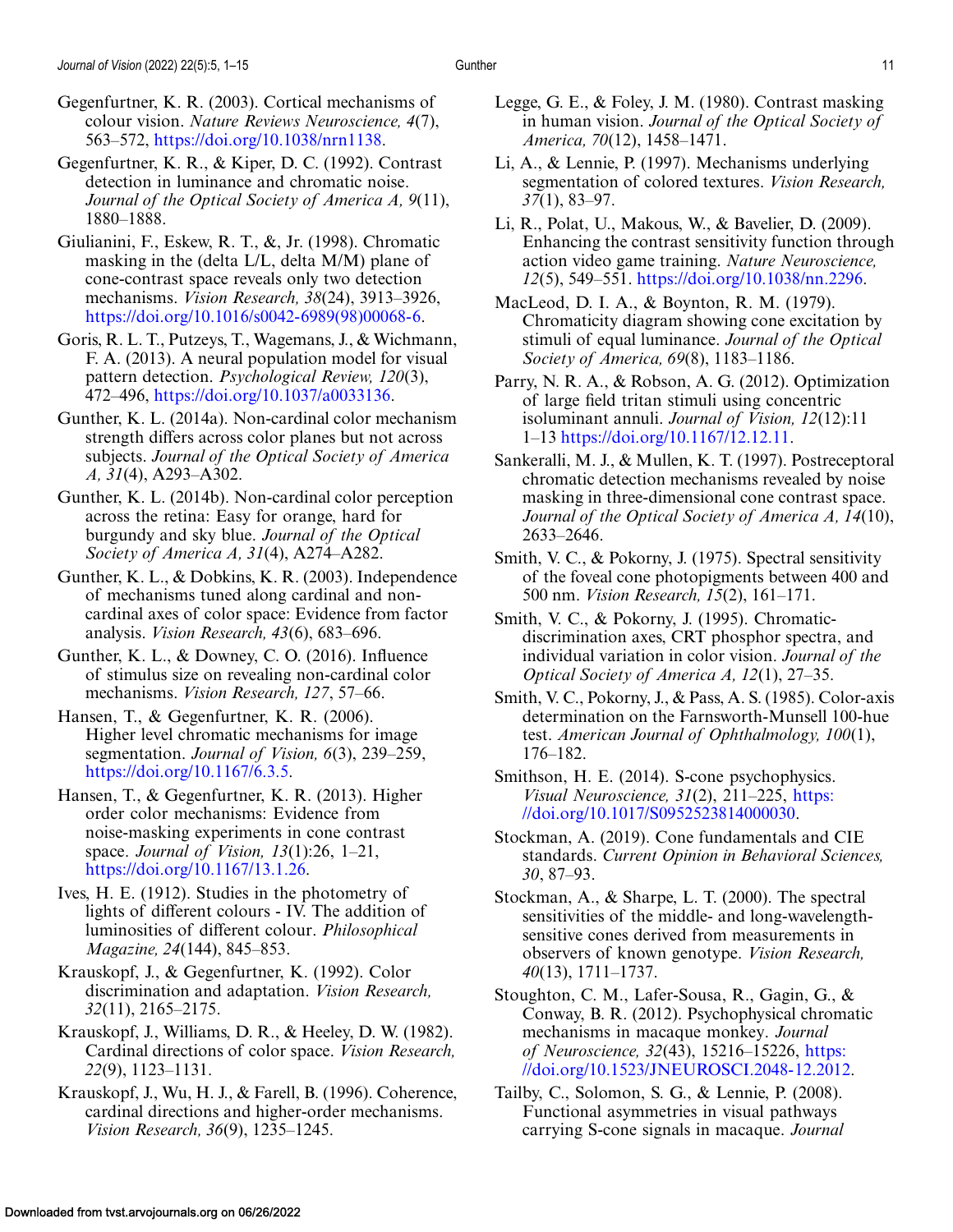<span id="page-11-0"></span>*of Neuroscience, 28*(15), 4078–4087, https: [//doi.org/10.1523/JNEUROSCI.5338-07.2008.](https://doi.org/10.1523/JNEUROSCI.5338-07.2008)

- Tansley, B. W., & Boynton, R. M. (1978). Chromatic border perception: The role of red- and green-sensitive cones. *Vision Research, 18*(6), 683–697.
- Travis, D. (1991). *Effective colour displays: Theory and practice (computers and people)*. New York: Academic Press.
- Vingrys, A. J., & Mahon, L. E. (1998). Color and luminance detection and discrimination asymmetries and interactions. *Vision Research, 38*(8), 1085–1095.
- Wang, Q., Richters, D. P., & Eskew, R. T., Jr. (2014). Noise masking of S-cone increments and decrements. *Journal of Vision, 14*(13):8, 1–17, [https://doi.org/10.1167/14.13.8.](https://doi.org/10.1167/14.13.8)
- Webster, M. A., Miyahara, E., Malkoc, G., & Raker, V. E. (2000). Variations in normal color vision. I. Cone-opponent axes. *Journal of the Optical Society of America A, 17*(9), 1535–1544, [https://doi.org/10.1364/josaa.17.001535.](https://doi.org/10.1364/josaa.17.001535)
- Webster, M. A., & Mollon, J. D. (1994). The influence of contrast adaptation on color appearance. *Vision Research, 34*(15), 1993–2020.
- Wool, L. E., Packer, O. S., Zaidi, Q., & Dacey, D. M. (2019). Connectomic identification and three-dimensional color tuning of S-OFF midget ganglion cells in the primate retina. *Journal of Neuroscience, 39*(40), 7893–7909, https: [//doi.org/10.1523/JNEUROSCI.0778-19.2019.](https://doi.org/10.1523/JNEUROSCI.0778-19.2019)
- Wooten, B. R., & Hammond, B. R., Jr. (2005). Spectral absorbance and spatial distribution of macular pigment using heterochromatic flicker photometry. *Optometry & Vision Science, 82*(5), 378–386.

# **Appendix A: Creation of non-cardinal colors in Macleod-Boynton color space [\(Experiment 1\)](#page-3-0)**

Equal threshold space was created by determining the number of multiples of thresholds that fit into 100% for the less-sensitive cardinal axis (e.g., subject CKD's S spot threshold was 14.89 and L+M spot threshold was 2.31, yielding a maximum multiple of 6.7). For the intense-bluish pole of the 45° S versus L+M non-cardinal stimulus, the S coordinate was set to .028 for CKD (maximum for the S coordinate). The L+M coordinate was set to 27.7 cd/m<sup>2</sup>: 24 cd/m<sup>2</sup> L+M coordinate for mean white  $+$  (2.31 threshold

 $\times$  6.7 multiple/100)  $\times$  24 cd/m<sup>2</sup> L+M extent from mean white to white pole  $-0.01$  cd/m<sup>2</sup> adjustment for his isoluminance setting. Analogous computations were performed for the other poles of the 45°/135° non-cardinal stimuli.

# **Appendix B: Stimulus set-up in DKL color space [\(Experiment 2\)](#page-5-0)**

Because of the change in equipment between [Experiments 1](#page-3-0) and [2,](#page-5-0) in [Experiment 2](#page-5-0) the stimuli were created in DKL color space (Derrington et [al., 1984\) using the Cambridge Research Systems](#page-9-0) demoGetColourTrivalRGBfromDKL function and inserting the spectra from the lab's specific  $Display++$ that were measured with the PR-655, convolved with the [Stockman and Sharpe \(2000\)](#page-10-0) 2° cone fundamentals. The 2° fundamentals were chosen over the 10° fundamentals because, although the stimuli are embedded in a 20°  $\times$  10 $\degree$  horizontal rectangular noise mask, subjects are assumed to have frequently foveated the stimuli. In determining the 10° cone fundamentals, Stockman and Sharpe's subjects were instructed to attend to 10°, not to the fovea [\(Stockman, 2019\)](#page-10-0). The DKL color space coordinates are radius (contrast or saturation), azimuth (hue), and elevation (luminance); the color coordinates for each cardinal axis are presented in [Table 2.](#page-12-0) These CIE coordinates are the mean PR-655 measurements across seven readings taken across the span of subject testing. The radii are limited by being able to test subjects at the large range of luminance values needed for the non-cardinal stimuli. The background gray was set to 0.5, 0.5, 0.5 in RGB space to maximize the size of the gamut.

# **Individualization of S-axis azimuth**

Variations in macular pigment have been shown to affect the azimuth of the S color axis (Smith  $&$  Pokorny, 1995; Webster, Miyahara, Malkoc, & Raker, 2000), in addition to affecting isoluminance as mentioned in [Experiment 1.](#page-3-0) Due to these individual differences, the azimuth of the S stimulus (the tilt within the chromatic plane of DKL space; colored in [Figure 1\)](#page-1-0) was set individually for each subject (an additional control over that done in [Experiment 1\)](#page-3-0).

#### *Stimuli*

The stimuli consisted of horizontally abutting S+ and S–  $4^{\circ} \times 4^{\circ}$  squares, centered vertically and horizontally on the monitor and presented on a mean gray background (see [Table 2](#page-12-0) for color coordinates; radius was set to 0.1 for determining the S-axis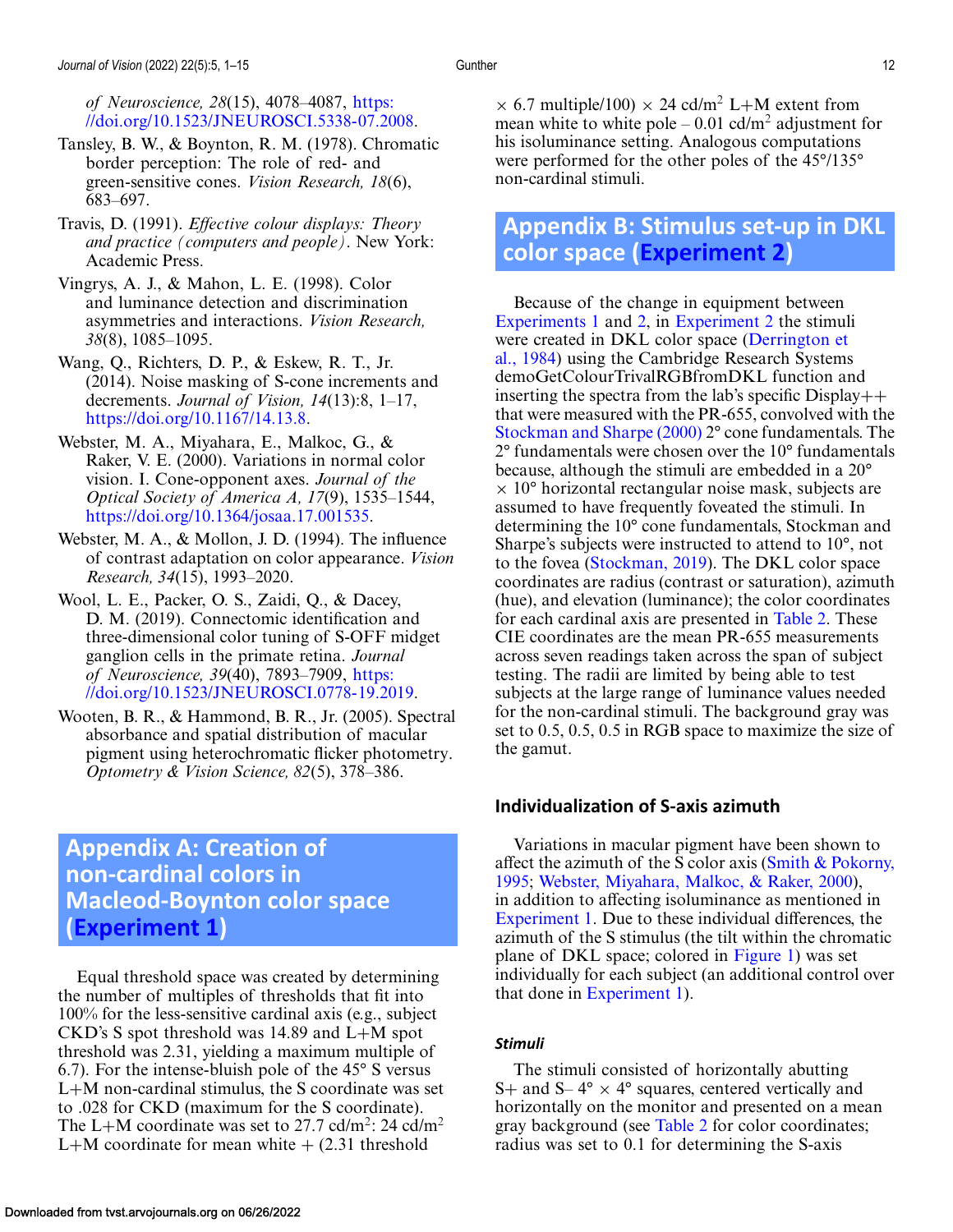<span id="page-12-0"></span>

| Color           | <b>DKL Coordinates</b> |         |           | <b>CIE Coordinates</b> |        |                   |
|-----------------|------------------------|---------|-----------|------------------------|--------|-------------------|
|                 | Radius                 | Azimuth | Elevation | x                      |        | cd/m <sup>2</sup> |
| $S+$ (bluish)   | 0.3                    | 270     | 0         | 0.2867                 | 0.2813 | 60.59             |
| S-(yellowish)   | 0.3                    | 90      | 0         | 0.3595                 | 0.4683 | 61.33             |
| $-L-M$ (black)  | $-0.25$                | 180     | 90        | 0.3159                 | 0.3553 | 46.12             |
| $L+M$ (white)   | 0.25                   | 180     | 90        | 0.3147                 | 0.3501 | 76.10             |
| Gray background | 0                      | 180     | 90        | 0.3150                 | 0.3532 | 61.15             |

Table 2. Coordinates of cardinal stimuli, [Experiment 2.](#page-5-0)

azimuth). On each trial, the azimuth started at a random tilt between 265°/85° (S+/S–) and 275°/95°. On odd trials, the stimuli started with S+ on the left; even trials started with S– on the left. Borders have been shown to fade upon fixation, especially borders along the S-axis (Buck, Frome,  $\&$  Boynton, 1977); thus, if the subject paused on making adjustments, the colors of the stimuli swapped sides every two seconds.

#### *Procedure*

Minimally distinct border (MDB) (Boynton  $\&$ [Kaiser, 1968\) was used to adjust the azimuth of](#page-9-0) the S stimulus, as per [Parry and Robson \(2012\);](#page-10-0) see also [Tansley and Boynton \(1978\)](#page-11-0) for the application of MDB for defining the S-axis (i.e., the tritanopic confusion line). Subjects adjusted the azimuth of the stimulus by pressing buttons on the CB6 Push Button Response Box that allowed for coarse (1° azimuth) or fine (0.333° azimuth) adjustments. A separate CB6 button was used to enter the response. Subjects completed 20 trials. If the standard deviation of the settings was greater than 2° azimuth, more trials were run until the most recent 20 trials met the criterion. The average azimuth was calculated on only the most recent 20 trials. All remaining portions of the experiment were conducted with stimuli presented at each subject's individually determined S-axis azimuth.

#### **Determining isoluminance**

#### *Stimuli*

The same stimuli used in [Experiment 1](#page-3-0) were used here, with the exceptions of being created in DKL color space rather than MacLeod-Boynton color space, at an average luminance of  $60 \text{ cd/m}^2$  rather than 24  $cd/m<sup>2</sup>$ , and the Gaussian-filtered sine wave gratings had a standard deviation of 2 rather than 1 to increase the apparent size of the stimuli in order to facilitate obtaining contrast thresholds. Colors were as shown in Table 2, but with the S radius at 0.1.

#### *Procedure*

As in [Experiment 1,](#page-3-0) HFP was used to determine the isoluminance of the S cardinal axis. Subjects adjusted

the elevation of the two phases of the stimulus (e.g., S+ and S–) until the flicker appeared minimal. Buttons on the CB6 Push Button Response Box allowed for coarse ( $1^{\circ}$  elevation for S) or fine (0.2° elevation for S) adjustments. As the subject increased the luminance of one phase, the other decreased by the same amount, keeping the mean luminance equal to the background (at  $0^{\circ}$  elevation, approximately 60 cd/m<sup>2</sup>). A separate CB6 button was used to enter the response. As in [Experiment 1,](#page-3-0) subjects completed 20 trials. If the standard deviation of the settings was greater than 2° elevation for S stimuli, more trials were run until the most recent 20 trials met the criterion. The average elevation was calculated on only the most recent 20 trials. All remaining portions of the experiment were conducted with stimuli presented at each subject's individually determined elevation.

#### **Determining cardinal contrast mask thresholds**

#### *Stimuli*

These thresholds were used to both set the non-cardinal stimulus colors and to present the noise masks at  $4.5\times$  or  $3\times$  each subject's threshold. (4.5 $\times$  for KLG and NHJ,  $3\times$  for IT, who had difficulty getting his thresholds low enough for a  $4.5\times$  mask.) These thresholds were determined on noise mask stimuli. The stimuli consisted of  $10^{\circ} \times 10^{\circ}$  squares comprised of  $0.4^{\circ} \times 0.4^{\circ}$  white noise squares varying between the two endpoints of the color axis being tested (e.g., varying between S+ and S–). The stimuli appeared 4° to the left or right of the central fixation dot. In the noise masking (described below), the spot or grating stimuli were presented on alternate refreshes of the monitor, thus halving the perceived contrast of the stimuli. For this reason, the cardinal noise mask thresholds were determined with the cardinal noise masks presented on alternate refreshes with a background gray mask.

#### *Procedure*

The same procedure that was used in [Experiment 1](#page-3-0) to determine contrast thresholds was used in [Experiment 2.](#page-5-0)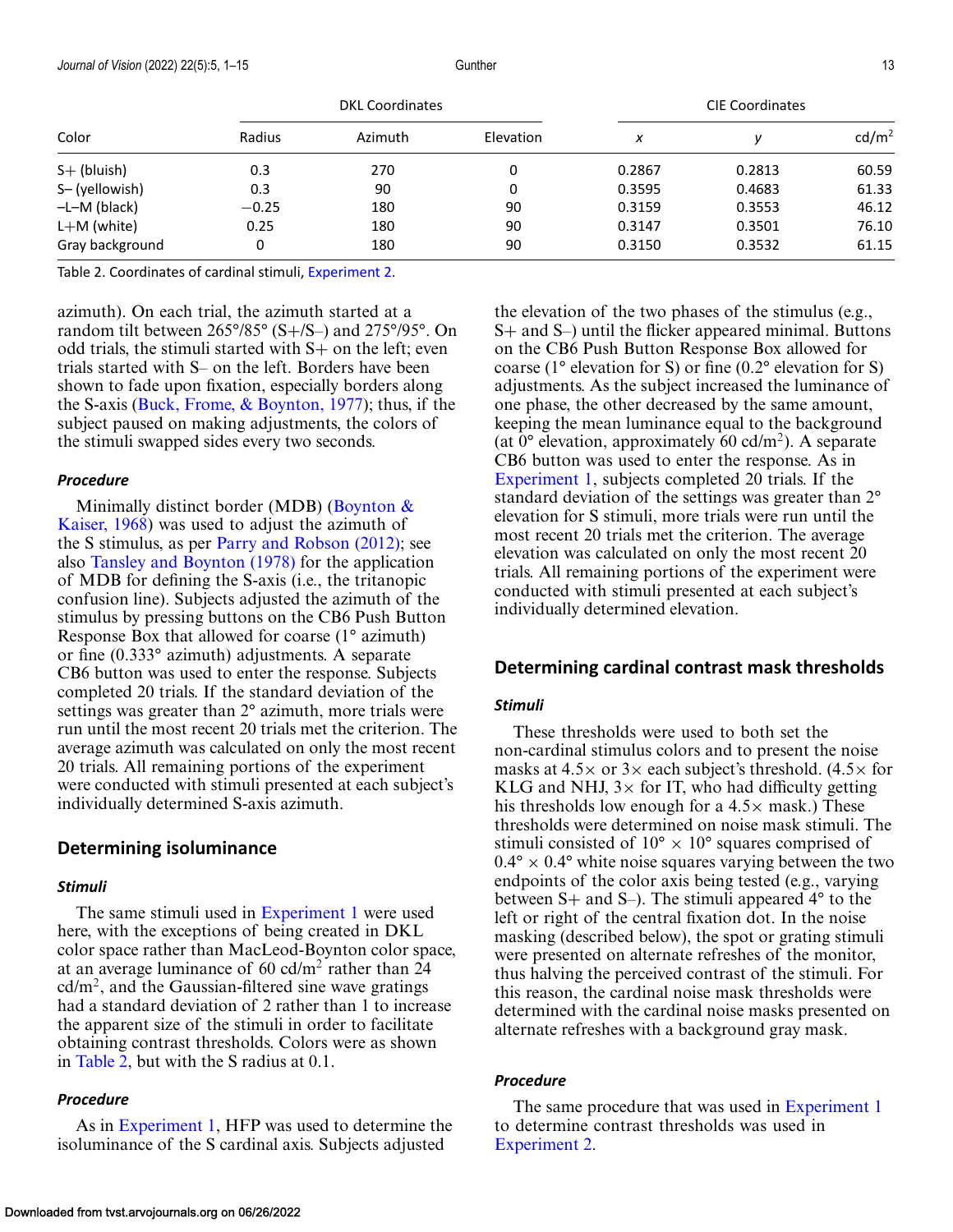# **Individualizing non-cardinal colors**

Non-cardinal stimuli were created in equal threshold space for each subject individually, based on the cardinal color noise mask thresholds. Ten non-cardinal directions in each color plane, at 15° increments, were set for subject KLG; six non-cardinal directions in each color plane, at 22.5° increments, were set for the other two subjects. Cambridge Research Systems has created the DKL space such that, when the elevation is 90, the stimulus will be achromatic. The radius then defines how bright white (positive radii) or dark black (negative radii) the stimulus will be. This means that luminance for the luminance axis is adjusted by manipulating radius, but luminance for the chromatic axes is adjusted by manipulating elevation. In order to be able to create the non-cardinal axes in the S versus L+M color plane, a common metric for luminance was required. This was performed by measuring the luminance of the stimuli with a PR-655 photometer, calculating the needed luminance adjustment for each non-cardinal axis, then converting back to degrees elevation to create the stimuli in DKL space. The relationship between radius and luminance (in  $\text{cd/m}^2$ , as measured by the PR-655) for the luminance stimuli was linear  $(r^2 =$ 0.9984). However, the relationship between degree elevation and luminance for the chromatic stimuli was nonlinear. The best fit (operationalized as the highest *r*<sup>2</sup>) for the relationship between degrees elevation and luminance (measured with the PR-655, averaged across four days of repeated measurements) was a third-order polynomial ( $r^2 = 0.9987$ ).

To create the non-cardinal stimuli, first the luminance of the luminance stimuli was measured with the PR-655, from a radius of  $-0.25$  to  $+0.25$ , on four separate days; the measurements were highly consistent across days. To figure out how much luminance to add to create each non-cardinal color, first the number of multiples of the S threshold that fit into 100% contrast were calculated (e.g., for KLG, with an S mask threshold of 20.63, this yielded a multiple of 4.85). To create equal threshold space, the luminance radius corresponding to 4.85 times the luminance mask threshold was calculated. For example, KLG's luminance threshold was 4.46% of maximum, or a radius of 0.011; when scaled up by 4.85 times, this corresponded to a radius of 0.054. The luminance (in  $\text{cd/m}^2$ ) corresponding to this radius was then calculated from the linear relationship between radius and measured luminance (e.g., for KLG this yielded a luminance change of 3.35 cd/m<sup>2</sup>). This can be thought of as the *y*-axis, with the S threshold forming the *x*-axis. The percent luminance change required for each non-cardinal direction (e.g., 15° intense S) was calculated from the sine of the angle (e.g.,  $\sin[15^\circ]\sin[90^\circ] = 25.88\%$ ) and added to the mean luminance for S. For example, for KLG,  $0.2588 \times 3.35$ 

+ 60.60 cd/m<sup>2</sup> mean S = 61.47 cd/m<sup>2</sup>; note that this mean S luminance differs slightly from that in Table [2, as this reading was taken on a different day. The](#page-12-0) desired 61.47 cd/m<sup>2</sup> for KLG's 15° intense bluish  $(S+)$ stimulus was plugged into the third-order polynomial to determine the degrees elevation. Before determining the degrees elevation required for the non-cardinal stimuli, the required non-cardinal luminance setting was adjusted by the luminance change due to the isoluminant setting. The third-order polynomial was again used now to determine the luminance adjustment  $(in \text{ }cd/m^2)$  corresponding to the psychophysically determined isoluminant elevation adjustment (e.g., KLG's S+ isoluminant adjustment of −0.13° elevation translated to  $-0.331$  cd/m<sup>2</sup>). This adjustment was scaled for the non-cardinal degree elevation (e.g., 15° non-cardinal =  $0.2588 \times [-0.331] = -0.0086$  cd/m<sup>2</sup>). Correcting the above-calculated luminance change for the 15° intense S stimulus with this isoluminance adjustment yielded the final luminance for the 15° intense S stimulus (e.g.,  $61.46$  cd/m<sup>2</sup> for KLG), and thus a final 15° intense S degree elevation of 2.04°. A similar procedure was used to create the other non-cardinal stimuli in equal-threshold space.

These non-cardinal color coordinates were then used to create the 45° and 135° noise masks and the spot and grating stimuli so that all three stimulus types would have the same chromaticity at each direction in color space, enhancing the ability of the masks to mask the stimuli. Thresholds to detect the noise masks were psychophysically measured for the 45° and 135° non-cardinal directions, so that the masks could be presented at 3 times or 4.5 times (depending on the subject) each subject's threshold in the noise masking procedure below.

## **Noise masking**

#### *Stimuli*

The target stimuli consisted of the two cardinal directions and ten non-cardinal directions spaced every 15° in the color plane (for KLG), or two cardinal plus six non-cardinal directions spaced every 22.5° (for the other two subjects). The radius for each color direction was set to slightly under the maximum possible for each color. The same 8° diameter, 1-c/deg sine wave grating, and 8° diameter spot used in [Experiment 1](#page-3-0) were used here, with the exception of the Gaussian filter standard deviation being increased to 2, as for determining isoluminance above.

The same noise mask that was used above for determining the cardinal contrast mask thresholds was used here. The noise masks were from the two cardinal and two 45°/135° non-cardinal directions that were used in [Experiment 1,](#page-3-0) plus a gray baseline mask (same color